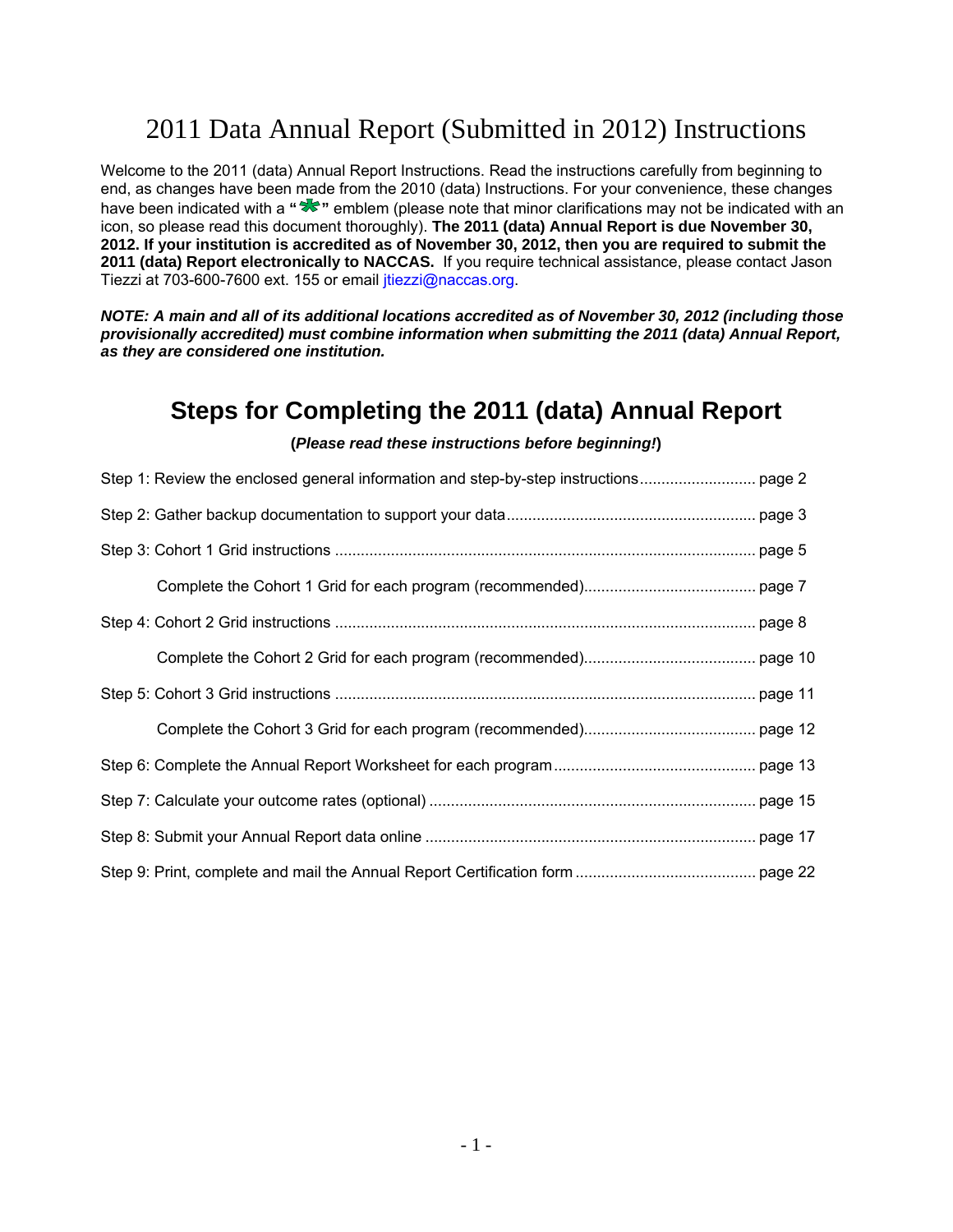## **Step 1: Review General Information**

- **The 2011 (data) Annual Report is due at Midnight (EST) on November 30, 2012**
- **The 2011 (data) Annual Report is required for all institutions accredited prior to November 30, 2012**
- NACCAS' Standard I requires an institution to meet or exceed the following measures of student success:
	- o 50% completion; 60% placement; 70% licensure

### **Each rate is based on a different "cohort" (or group) of students:**

Completion: Based on all students scheduled to complete the program in 2011. The scheduled completion date is derived from a student's most recent contract end date (i.e., the contract end date after all leaves of absence, schedule changes, and re-enrollments have been accounted for). A student may count as a completer so long as they have completed their required hours and all applicable curriculum requirements.

Placement: Based on all students who actually completed the program in 2011 (regardless of when they were scheduled to complete) and are eligible for employment (see page 8 for valid exemptions regarding employment ineligibility). NACCAS allows an institution to count as employed any 2011 completer who is employed in a field for which their training prepared them prior to November 30, 2012.

Licensure: Based on all individuals who sat for their required licensure exam for the first time in 2011. If an institution's state/national licensure examination has multiple parts (e.g., a written and practical portion) then the licensure rate will be based upon the number of individuals who sat for their last required portion of the exam for the first time in 2011. A student in the 2011 licensure cohort may count as a "pass" if he/she has passed all required portions of the examination prior to November 30, 2012.

- Submission: The Annual Report must be submitted online before midnight (EST) on **November 30, 2012**.
- Certification Form: The certification form (see page 22) must be signed, dated, and returned to NACCAS via traceable means with a postmark no later than  $\mathcal{R}$  December 1, 2012.
- Late Filing Fee: There is a late filing penalty of \$505 per campus for any Annual Report not completely submitted prior to midnight (EST) on November 30, 2012. "Completely submitted" includes submitting an Annual Report certification which is postmarked on or before December 1, 2012. In order to ensure your certification is received by NACCAS, please remember to send it via traceable means (e.g., UPS, FedEx, Certified Mail, etc.).
- Financial Statements: Financial statements are not due with the Annual Report. Instead, they are due to NACCAS within six months following the end of the institution's fiscal year.
- Three-Year Rates: If an institution reports a non-compliant outcome rate to NACCAS and has fewer than 100 students in that cohort for the current year and the two previous years, the institution may use a three-year rate for that specific cohort. The three-year rate will be based on combined data from the 2009, 2010, and 2011 cohorts. NACCAS will automatically calculate three-year rates for all eligible institutions which report a rate below the thresholds specified in Standard I. NACCAS will then notify institutions by letter if they are in compliance with Standard I by means of three-year data. *(Note: While a three-year rate may bring an institution into compliance with Standard I, it does not replace the actual 2011 rate submitted. Accordingly, the 2011 data will remain in NACCAS' system and will be used for purposes of future three-year rates.*)
- Training Agreement Students: Students attending an institution through a contract with a third party (e.g., high school, community college, vocational program, etc.) are not considered enrollees of the NACCASaccredited institution and should not be counted in any portion of the NACCAS Annual Report.
- Backup Documentation: Unless otherwise notified by letter, an institution is not required to submit its cohort grids or backup documentation to the NACCAS office. **However***,* **NACCAS reserves the right to request verification for any and all parts of the Annual Report**. Therefore, it is imperative that every institution maintains completed cohort grids (or equivalent reports) and backup documentation supporting the data in its electronic submission.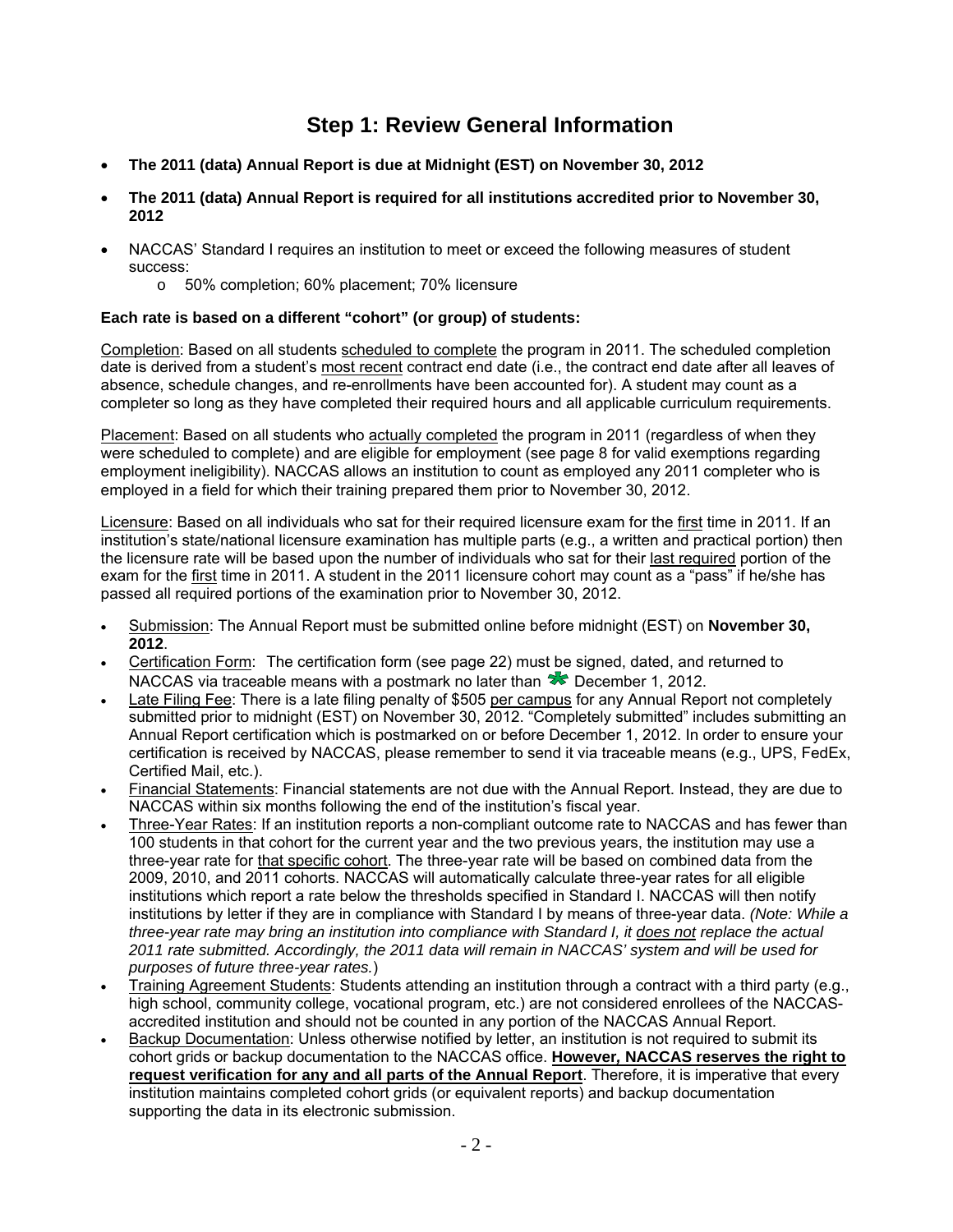## **Step 2: Gather Documentation**

Standard I states that all institutions are required to retain back-up documentation to verify the Annual Report data they submit. Unless otherwise notified by letter, an institution is not required to submit any backup documentation to the NACCAS office; instead, it must retain full backup documentation at its institution. **However, NACCAS reserves the right to request verification for any and all parts of the Annual Report**. Therefore, it is imperative that the institution retains backup documentation that is both accurate and complete. This backup documentation may also be verified during any on-site visit.

### Grid # 1 (Completion):

Acceptable back-up documentation for the completion rate includes:

- Documentation showing the student's original contract end date (i.e., an enrollment agreement)
- Documentation showing any addenda made to the original contract (e.g., leave of absence request, schedule change, etc.)
- Documentation showing the student's completion information for the program, if applicable (e.g., a copy of an official [i.e., signed and/or sealed] transcript, a diploma, a report to the state oversight agency of a completer's hours, etc.)

### Grid # 2 (Placement):

Acceptable back-up documentation for the placement rate includes:

- Documentation showing the student's completion date from the program (e.g., a copy of an official [i.e., signed and/or sealed] transcript, a diploma, a report to the state oversight agency, etc.)
- Documentation showing why a student is declared ineligible for employment (e.g., records of military service for someone who is deployed in the military, etc.)
- Documentation showing the employment of each 2011 completer that is listed as employed. Some ways an institution may document employment are listed below:
	- o Employer or student follow-up surveys
	- $\circ$  Telephone logs of employer or completer contacts.  $\sqrt{ }$  Such phone logs must thoroughly document information relevant to the student's employment. While NACCAS does not prescribe the specific information required in any given phone log, such information might include the student's employment dates, the contact manager, the person conducting the verification, the date verification was conducted, salary information, etc. Employer phone logs which document only the employer name, employer address, and employer phone number will be rejected as insufficient.
	- o Professional business cards of completers
	- o Official flyers or advertisements naming completers working in service facilities
	- o Notes to the file from staff members certifying they saw the completer working in  $XYZ$  salon.  $\sqrt{8}$  Such notes must include the staff member's printed name, signature, and contact information (including personal email and/or phone number). Such notes must also explicitly state where the student is working.
	- o Self-certifications from students
	- o Printed copy of email or social networking correspondence from student

*Note: this list is not all inclusive*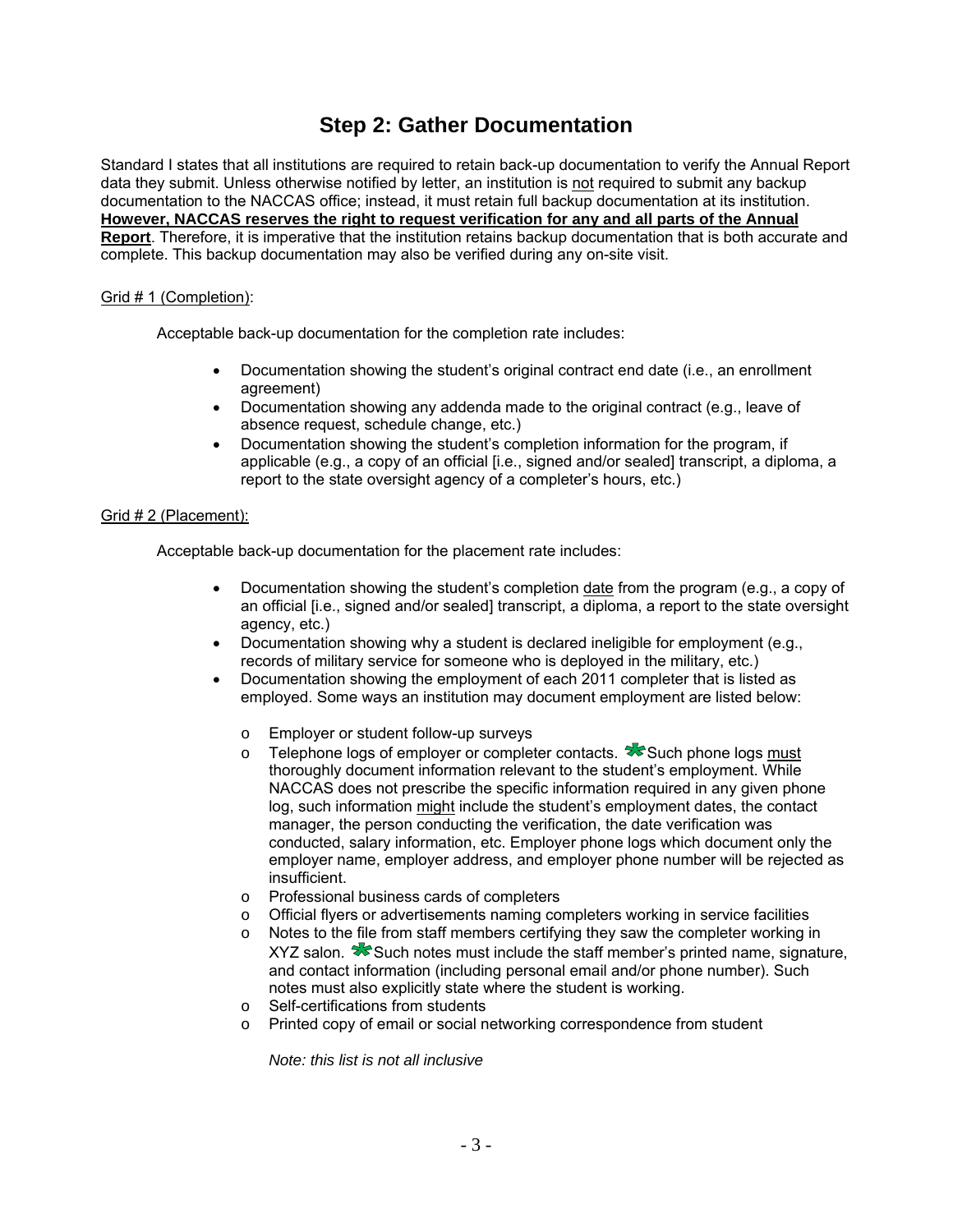### Grid # 3 (Licensure):

An institution must be able to document both when students sat for their required licensure exam(s), and when they passed (if applicable). If the institution's state (or testing administrator) issues examination report(s) which list student names and exam dates, then the institution should use such report(s) as backup documentation. However, if the state (or test administrator) does not issue examination reports, an institution will need its own method for tracking students who sit for the exam and their results. Many institutions use the same methods to track licensure as they use to find out where completers are working. Some examples of acceptable documentation are:

- Surveys returned by completers indicating when they took the exam and whether they passed
- Log of students who first sat for the last required part of the licensing exam in 2011 (verified by phone, email, Facebook, etc.). Passing exam results may be confirmed via an online license verification.

The NACCAS Annual Report is based on completers who first sat for the last required portion of the licensure exam for the first time in 2011. However, if a state (or test administrator) issues reports for a 12 month period other than January  $1 -$  December 31 (e.g., July  $1 -$  June 30), an institution may base its licensure cohort on this 12-month period instead.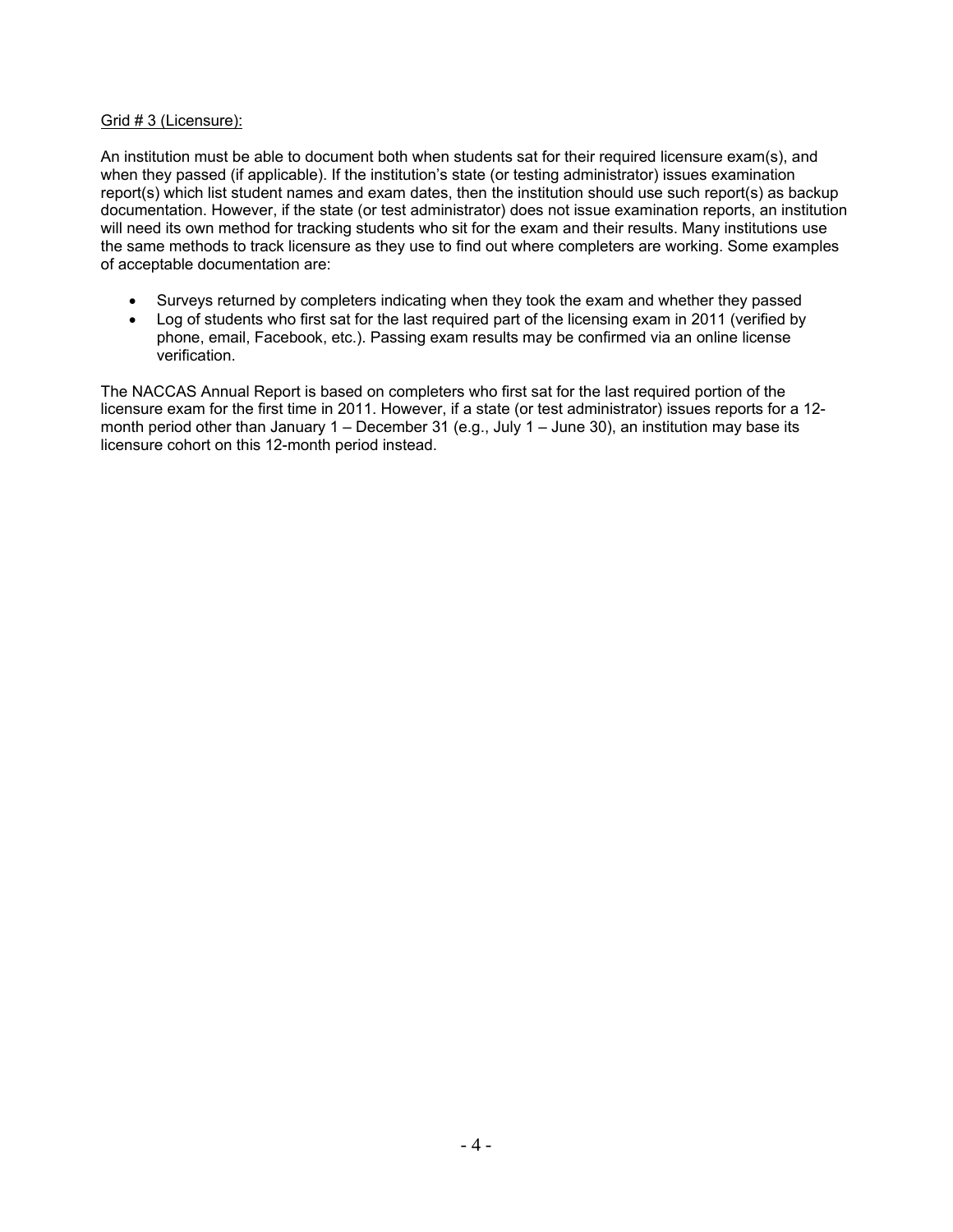## **Step 3: Cohort 1 Grid (Instructions)**

The Cohort 1 Grid will help you calculate your completion rate and verify your Annual Report data during an on-site evaluation. You may use an equivalent alternative (e.g., a printout from a database, a spreadsheet, etc.) in lieu of the cohort grid, so long as your alternative includes all information required by NACCAS' Cohort 1 Grid. The completion rate is based on the number of students who were scheduled to complete the program during 2011 – regardless of the students' actual start dates and actual completion dates. This scheduled completion date comes from the contract signed at enrollment, and is adjusted for any applicable contract addenda (e.g., leaves of absence, schedule changes, re-enrollments, etc.). Accordingly, the scheduled completion date should always be a student's most recent contract end date. Please note there may be students listed on an institution's Grid who actually completed in 2010 and others who actually completed in 2012, so long as they were scheduled to complete in 2011. Any student in this cohort who has completed his/her required hours before the Annual Report is due should be counted as a completer.

- 1. Fill in the Cohort 1 Grid, column one, with an alphabetical list of all students who were scheduled to complete in 2011. Then list the scheduled completion date for each student in Column 2. Please fill out a separate Cohort 1 Grid for each program. Make sure to include the following students on the Cohort 1 Grid:
	- **Students scheduled to complete in 2011 who actually completed in 2010, 2011, or 2012:** All students scheduled to complete in 2011 will be listed on the Cohort 1 Grid. This includes students who actually completed in 2010, 2011, or 2012. For example, if a student's original enrollment agreement has him/her scheduled to complete in 2011, but he/she actually completed ahead of schedule in 2010 (or behind schedule in 2012) without a contract change, then he/she will be listed on the Cohort 1 Grid.
	- **Students with amended contract end dates in 2011:** For example, if a student's original enrollment agreement has him/her scheduled to complete in 2010, but he/she had a leave of absence or schedule change which pushed his/her "scheduled to complete" date into 2011, he/she will be listed on the Cohort 1 Grid.
	- **Students scheduled to complete in 2011 who transferred out to an institution that is not NACCAS accredited:** If a student transferred from your institution to an institution that is not NACCAS-accredited, then he/she should continue to count in your completion cohort as a withdrawal. Also, please note that a student who moves from your institution to another institution without receiving credit for his/her original training is not considered a transfer by NACCAS, and should continue to count in the completion cohort of your institution as a withdrawal.
	- **Transfers into your institution (from another institution) who were scheduled to complete in 2011:** Students who transferred to your institution and were scheduled to complete in 2011 will be listed on the Cohort 1 Grid.

Conversely, an institution should not list the following students on its Cohort 1 Grid:

- **Students with amended contract end dates in 2010 or 2012:** For example, if a student's original enrollment agreement has him/her scheduled to complete in 2011, but he/she had a leave of absence or schedule change which pushed his/her "scheduled to complete" date into 2012 (or back into 2010), then he/she will not be listed on the Cohort 1 Grid.
- **Example 2** Deceased students: If a student passed away during his/her training, you are not required to list them on your Cohort 1 Grid so long as you maintain proof (e.g., death certificate, newspaper clipping, letter from family, etc.) that the student is deceased.
- **Early withdrawals:** 
	- o Students in a program of less than one (1) academic year (900 hours) in length who dropped out within 15 calendar days of beginning classes will not be listed on the Cohort 1 Grid.
	- o Students in a program of one (1) academic year (900 hours) or greater who dropped out within 30 calendar days of beginning classes will not be listed on the Cohort 1 Grid.
	- o *Note: the date of last attendance should be the date the student is determined a withdrawal for purposes of the Cohort 1 Grid in the NACCAS Annual Report.*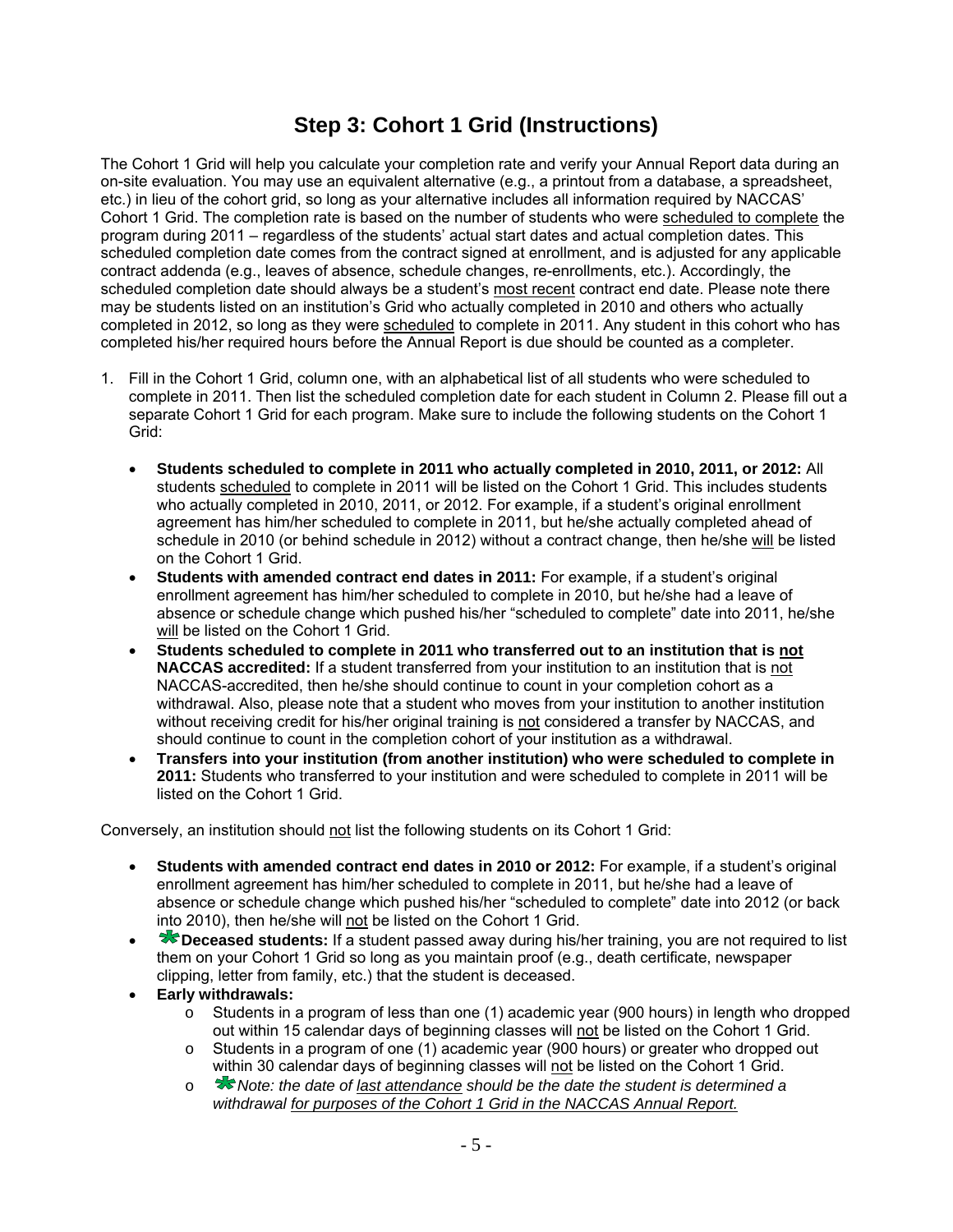- **Students who transferred out from your institution to an institution that is NACCAS accredited:** If a student transferred from your institution to another institution that is NACCASaccredited and remained in an equivalent program (e.g., cosmetology to cosmetology), then he/she will not be listed in your institution's Cohort Grid 1 (i.e., this student will not count in your cohort as a completer or a withdrawal; rather they will not count in your completion cohort, or in any additional portion of the NACCAS Annual Report).
- **Auditing students:** Students auditing a class or program for personal enrichment (i.e., no credit or diploma/certificate given) will not be listed on the Cohort 1 Grid.
- **Re-Enrollments scheduled to complete in 2012 or 2013:** For example, if a student was originally scheduled to complete in 2011, withdrew, and subsequently re-enrolled with a new scheduled completion date in 2012, he/she will not be listed on the Cohort 1 Grid in 2011.
- **Students who attended your institution under a training agreement:** Students who attended your institution through a contract with a third party (e.g., high school, community college, vocational program, etc.) are not considered enrollees of your institution and should not be counted in the NACCAS Annual Report.
- 2. Count the number of students listed on the Cohort 1 Grid and write this number in Item 1 of the Annual Report Worksheet (see page 14) for this program. This figure is the number of students scheduled to complete in 2011.
- 3. In column three of the Cohort 1 Grid, write "C" for completer or "W" for withdrawal for each student listed. Any student who has completed his/her required hours and all applicable curriculum requirements prior to November 30, 2012 may be marked with a "C" (*note: a student may still count as a completer even if he/she owes the school money*). If a student has withdrawn from the program, or if he/she has failed to complete his/her required hours as of the date of November 30, 2012, then he/she will be marked with a "W". An institution may also list the withdrawal date in column three, although this is not mandatory.
- 4. Count the number of students on the Cohort 1 Grid marked with a "C" (for completer). This is the number that should be entered in Item 2 of the Annual Report Worksheet (see page 14) for this program.
- 5. Fill in the fourth column of the Grid and double check all information.
- 6. All eligible institutions with a completion rate below 50% will have an automatic three-year rate calculated by NACCAS. An eligible institution is one with less than 100 students in each of the 2009, 2010 and 2011 completion rate cohorts (see page 2 of these instructions for more details).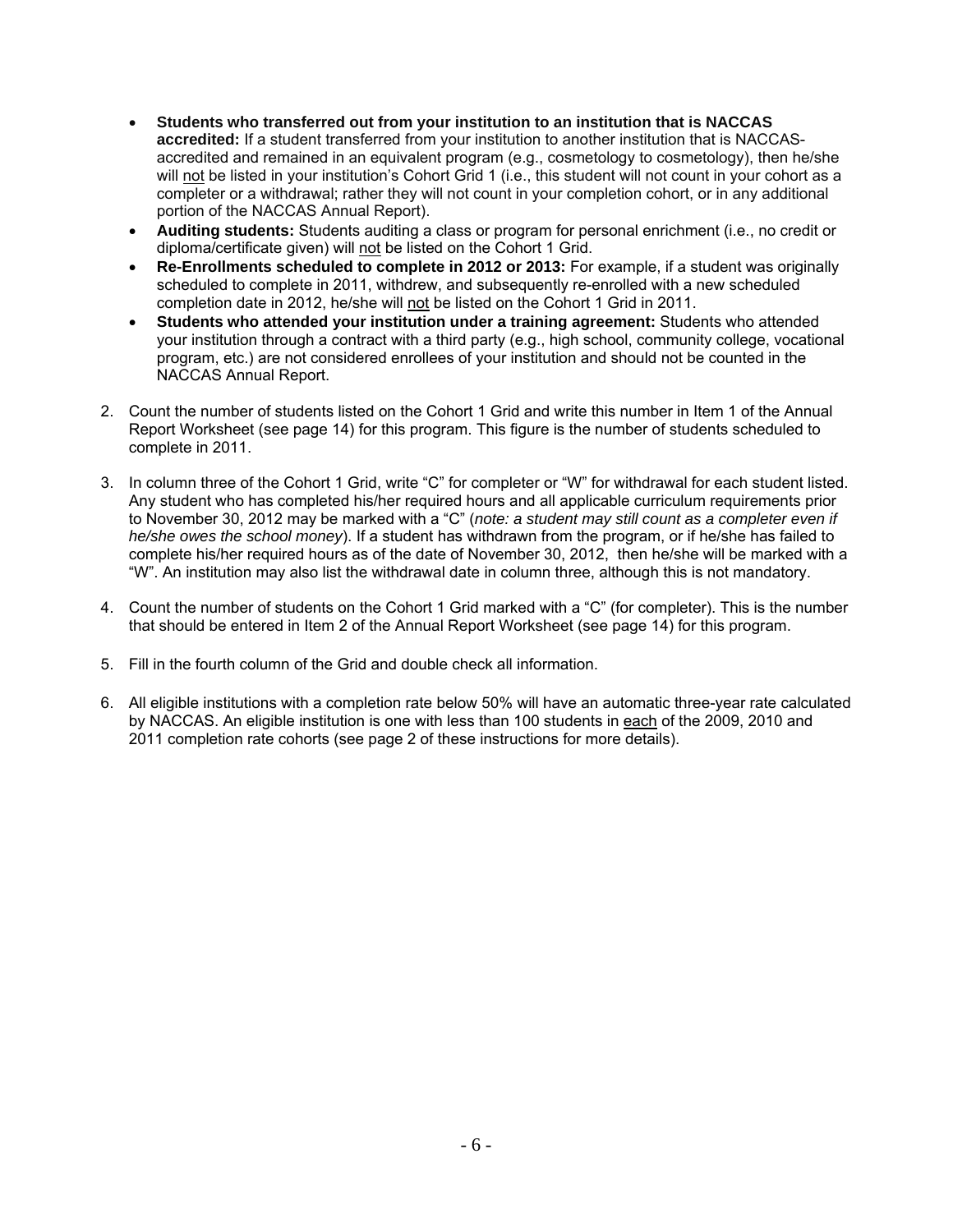# **COHORT 1 GRID (Completion Rate)**

| 1. Students Scheduled to<br>Complete in 2011<br>(List alphabetically by<br>last name) | 2. Date Scheduled to<br><b>Complete</b><br>(i.e., student's most<br>recent contract end<br>date) | 3. Actual<br><b>Completion Date</b><br>(Indicate all<br>completers with a<br>"C" and all<br>withdrawals with a<br>"W") | 4. Last Known Address,<br>Telephone # (include area<br>codes), and E-mail<br><b>Address (optional)</b> |  |
|---------------------------------------------------------------------------------------|--------------------------------------------------------------------------------------------------|------------------------------------------------------------------------------------------------------------------------|--------------------------------------------------------------------------------------------------------|--|
| Example:<br>Grimes, Rick                                                              | 20 Jan 2011                                                                                      | (C) 17 Jan 2011                                                                                                        | 123 Deputy Way<br>Walton, GA 22301<br>(703) 555-5555<br>betterthanshane@gmail.com                      |  |
|                                                                                       |                                                                                                  |                                                                                                                        |                                                                                                        |  |
|                                                                                       |                                                                                                  |                                                                                                                        |                                                                                                        |  |
|                                                                                       |                                                                                                  |                                                                                                                        |                                                                                                        |  |
|                                                                                       |                                                                                                  |                                                                                                                        |                                                                                                        |  |
|                                                                                       |                                                                                                  |                                                                                                                        |                                                                                                        |  |
|                                                                                       |                                                                                                  |                                                                                                                        |                                                                                                        |  |
|                                                                                       |                                                                                                  |                                                                                                                        |                                                                                                        |  |
|                                                                                       |                                                                                                  |                                                                                                                        |                                                                                                        |  |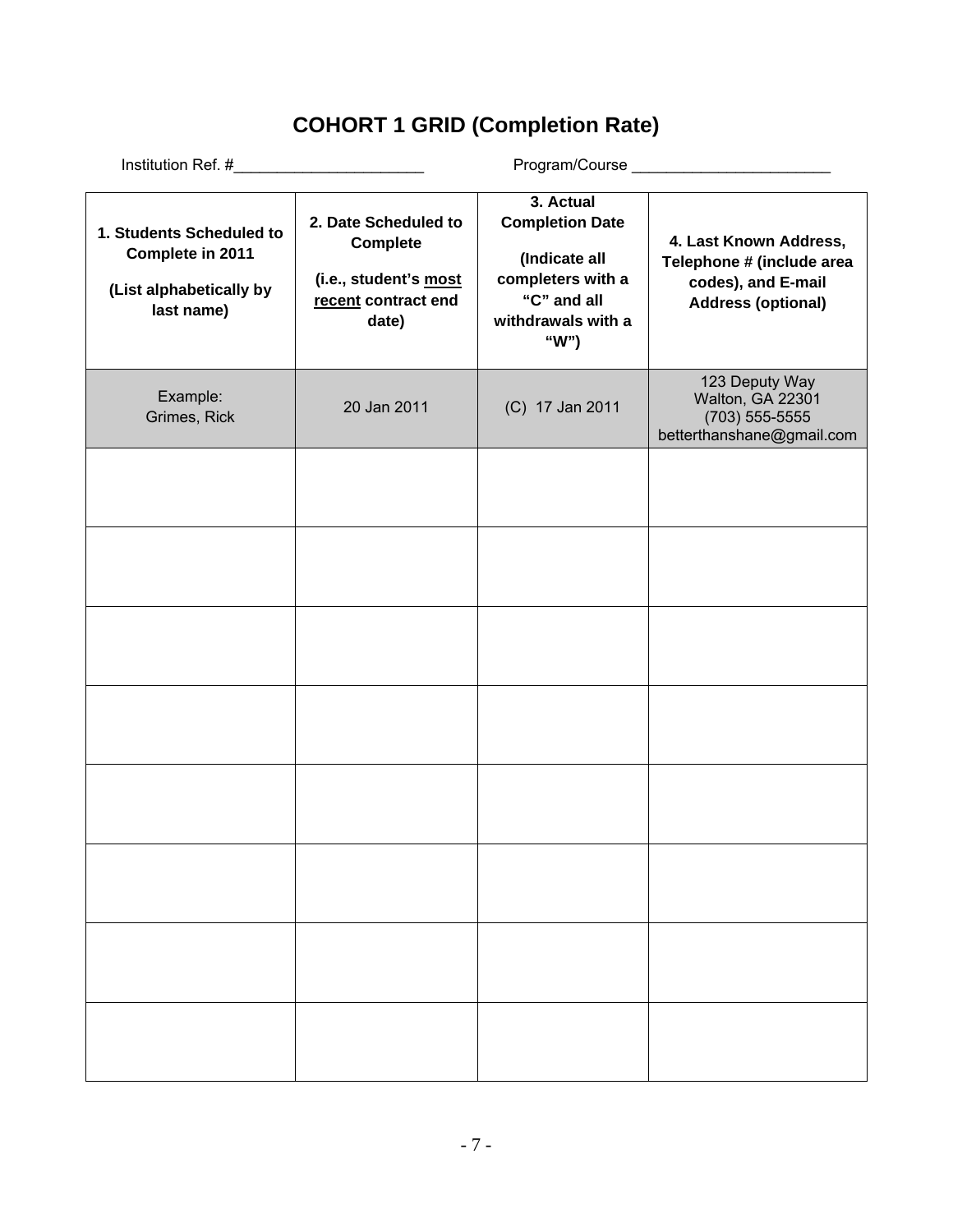## **Step 4: Cohort 2 Grid (Instructions)**

The Cohort 2 Grid will help you calculate your placement rate and verify your Annual Report data during an on-site evaluation. You may use an equivalent alternative (e.g., database printout, excel spreadsheet, etc.) in lieu of the cohort grid, so long as your alternative includes all information required by NACCAS' Cohort 2 Grid. The placement rate is based on all students who actually completed in 2011 and are eligible for employment, regardless of when they were scheduled to complete.

- 1. Fill in a Cohort 2 Grid with an alphabetical list of all students who **actually completed** in 2011. List each student's actual completion date in column two. Please fill out a separate Cohort 2 Grid for each program. Please note that:
	- Some students listed on Grid 1 (who were scheduled to complete in 2011) may also be listed on Grid 2, if they actually completed in 2011.
	- o Other students on Grid 1 (who were scheduled to complete in 2011) will not be listed on Grid 2, because they actually completed in 2010 or 2012.
	- o Some students not included on Grid 1 (who were scheduled to complete in 2010 or 2012) will be listed on Grid 2, because they actually completed in 2011.
- 2. Identify completers determined to be ineligible for employment on Cohort 2 Grid, column three, by placing the letter "I" beside their name. Also in this column, please include the reason they have been declared ineligible in parenthesis. Then mark all remaining students on the Grid with an "E" in column three. Institutions may only exclude completers from eligibility for employment based on the following reasons:
	- a. The completer is deceased
	- b. The completer is permanently disabled
	- c. The completer is deployed for military service/duty
	- d. The completer studied under a student visa and is ineligible for employment in the U.S.

e. **The completer is continuing their education at an institution under the same ownership (e.g., a**) completer of your cosmetology program is now enrolled in the esthetics program of an institution under the same ownership)

### *Please note that "not credentialed" (i.e., unlicensed) is no longer a valid exclusion/exemption for employment.*

- 3. Count the number of completers eligible ("E") for employment on the Cohort 2 Grid. This is the number entered into Item 3 on the Annual Report Worksheet (see page 14) for this program.
- 4. On the Cohort 2 Grid, column four, enter a contact phone number or email for each student. Then, in column five, enter the name, address, and telephone number of the employers for as many of the eligible completers as possible. This information must be entered for all students counted as employed. Some ways of documenting employment are (*note: list is not all-inclusive*):
	- Employer or student follow-up surveys
	- Telephone logs of employer or completer contacts.  $\mathcal{R}$  Such phone logs must thoroughly document information relevant to the student's employment. While NACCAS does not prescribe the specific information required in any given phone log, such information might include the student's employment dates, the contact manager, the person conducting the verification, the date verification was conducted, salary information, etc. Employer phone logs which document only the employer name, employer address, and employer phone number will be rejected as insufficient.
	- Official flyers, ads, or business cards naming completers working in service facilities
	- Notes to the file from staff members certifying they saw the completer working in XYZ salon. Such notes must include the staff member's printed name, signature, and contact information (including personal email and/or phone number). Such notes must also explicitly state where the student is working.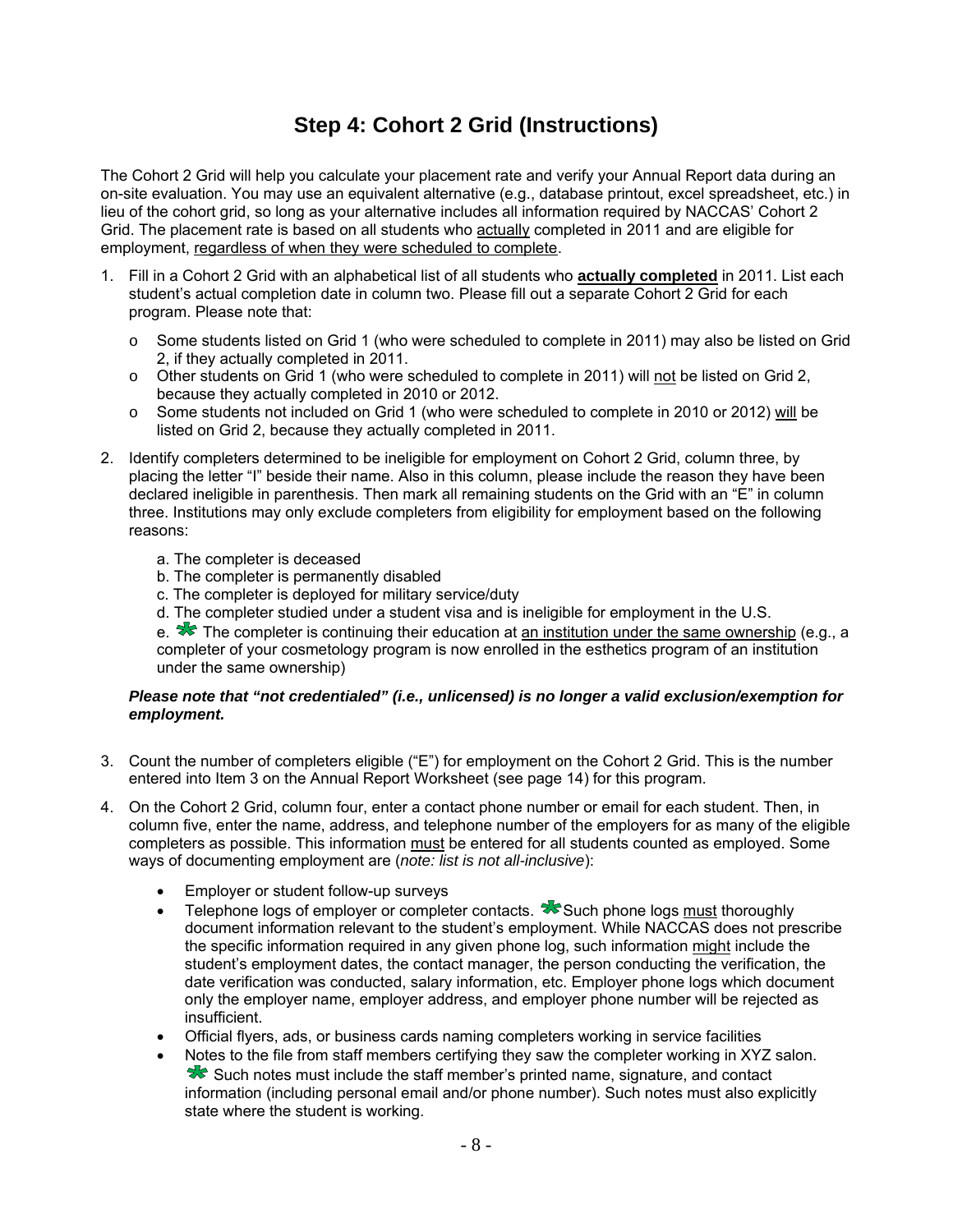- Self-certifications from students
- Printed copy of email or social networking correspondence with student
- 5. NACCAS allows an institution to count as employed any 2011 completer who is employed in a field for which their training prepared them prior to November 30, 2012.
- 6. If a student is self-employed in a field for which their training prepared them, an institution may count the student as "employed" provided:
	- i. The self-employed individual possesses the credentials (e.g., an individual license) required for self employment, if any are applicable AND
	- $ii.$   $\blacktriangleright$  The institution maintains documentation which clearly and definitively shows the student to be self-employed (e.g., self-certification from student, email from student, printout from student's Facebook page, etc.). This documentation must provide NACCAS with an avenue for independent verification of the student's self-employed status (i.e., such documentation should include either a contact phone number or email address that was accurate as of the date of the institution's verification).
- 7. Count the number of 2011 completers who are employed, as listed in column five, and enter this number into Item 4 of the Annual Report Worksheet (see page 14) for this program.
- 8. All eligible institutions with a placement rate below 60% will have an automatic three-year rate calculated by NACCAS. An eligible institution is one with less than 100 students in each of the 2009, 2010 and 2011 placement rate cohorts (see page 2 of these instructions for more details).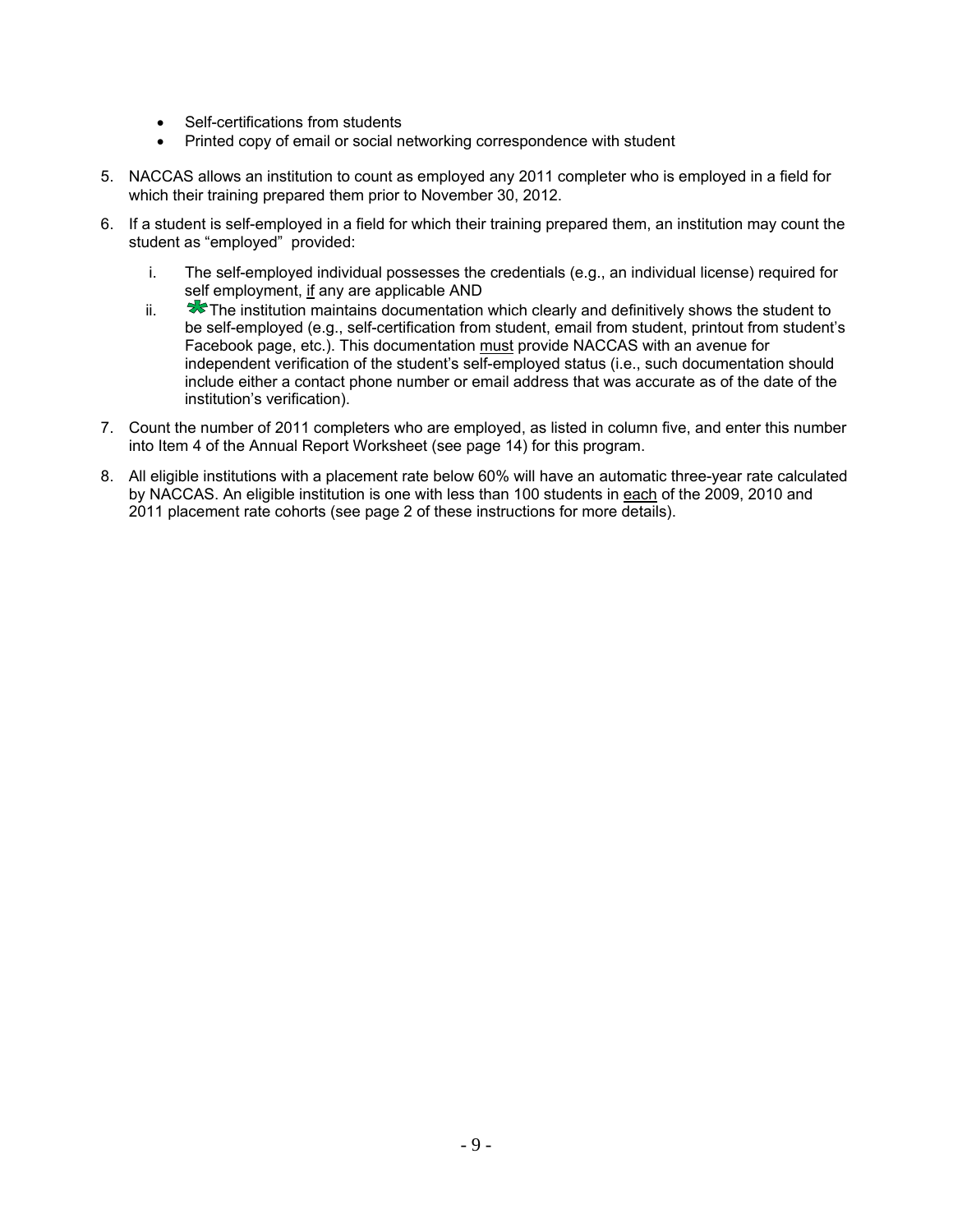# **COHORT 2 GRID (Placement Rate)**

| 1. Students Who<br><b>Actually Completed</b><br>in 2011<br>(List alphabetically<br>by last name) | <b>Actual</b><br><b>Completion</b><br><b>Date</b><br>(All dates<br>below should<br>be in 2011) | 3. Placement<br><b>Eligibility Status</b><br>(Place an "I" for<br>ineligible and "E"<br>for eligible. See<br>page 8 for<br>eligibility<br>exemptions.) | 4. Student<br><b>Contact Phone</b><br># or Email | 5. Employer's Name<br>(Required)<br><b>Address (Required)</b><br>Phone # (Required)<br><b>E-mail (Optional)</b> |
|--------------------------------------------------------------------------------------------------|------------------------------------------------------------------------------------------------|--------------------------------------------------------------------------------------------------------------------------------------------------------|--------------------------------------------------|-----------------------------------------------------------------------------------------------------------------|
| Example 1:<br>Dixon, Daryl                                                                       | 1/5/2011                                                                                       | E                                                                                                                                                      | $(404)$ 555-5555                                 | <b>Crossbow Barbers</b><br>2341 Quarry Ln.<br>Amherst, GA 24032<br>$(404)$ 444-4444                             |
| Example 2:<br>Dixon, Merle                                                                       | 1/31/2011                                                                                      | (permanently<br>disabled)                                                                                                                              | $(303)$ 323-3232                                 | N/A                                                                                                             |
|                                                                                                  |                                                                                                |                                                                                                                                                        |                                                  |                                                                                                                 |
|                                                                                                  |                                                                                                |                                                                                                                                                        |                                                  |                                                                                                                 |
|                                                                                                  |                                                                                                |                                                                                                                                                        |                                                  |                                                                                                                 |
|                                                                                                  |                                                                                                |                                                                                                                                                        |                                                  |                                                                                                                 |
|                                                                                                  |                                                                                                |                                                                                                                                                        |                                                  |                                                                                                                 |
|                                                                                                  |                                                                                                |                                                                                                                                                        |                                                  |                                                                                                                 |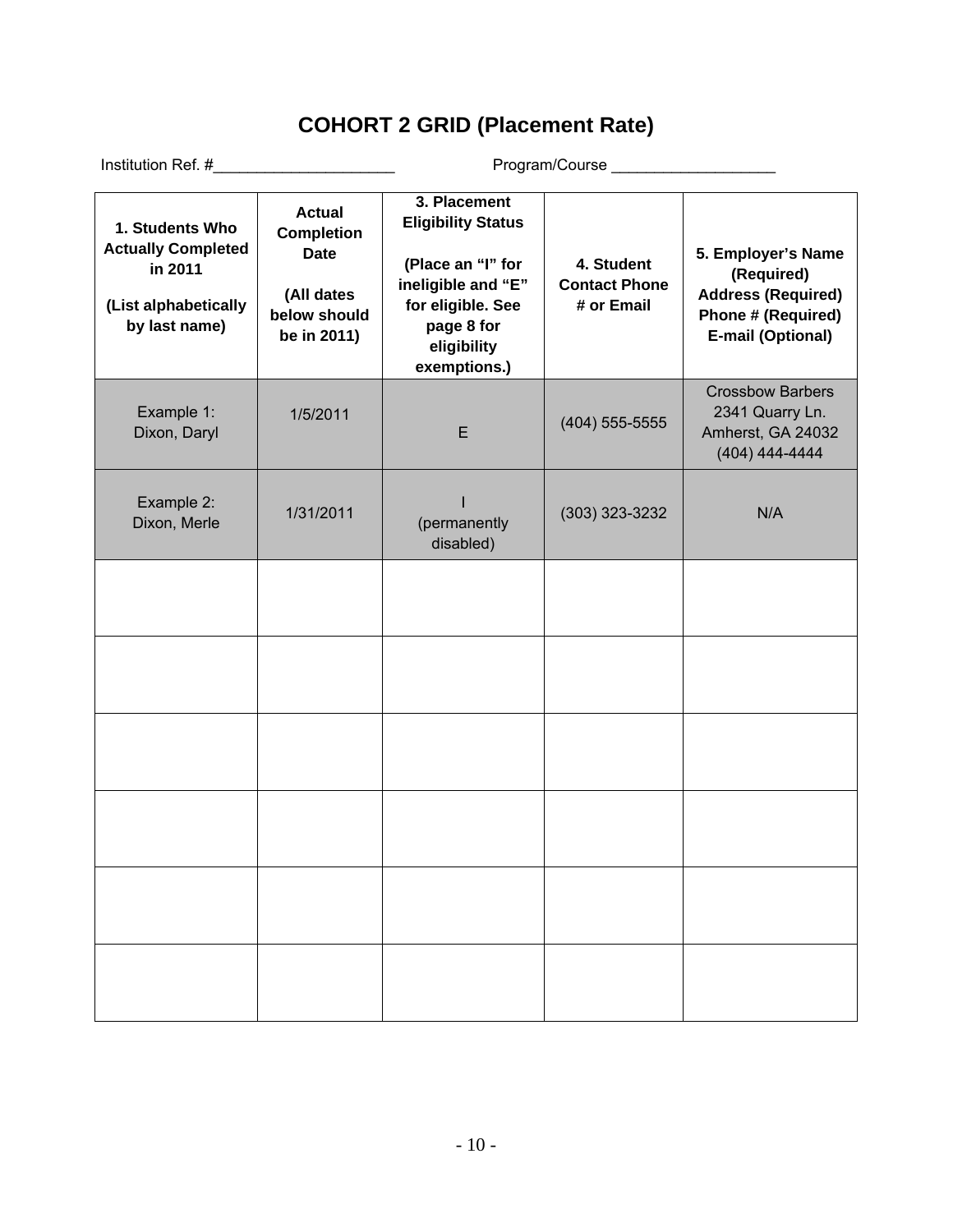## **Step 5: Cohort 3 Grid (Instructions)**

The Cohort 3 Grid will help you calculate your licensure rate and verify your Annual Report data during an on-site evaluation. You may use an equivalent alternative (e.g., a database printout, a spreadsheet, etc.) in lieu of the cohort grid, so long as your alternative includes all information required by NACCAS' Cohort 3 Grid. The licensure rate is based on the number of individuals who sat for their required licensure exam for the first time in 2011. If your state/national licensure examination has multiple parts (e.g., a written and practical portion) then your licensure rate will be based upon all individuals who sat for their last required portion of the exam for the first time in 2011.

- 1. Fill in column one of the Cohort 3 Grid with an alphabetical list of all individuals who took the last required part of the licensure exam for the first time in 2011. Then list the date the student first sat for the last required portion of the exam in column two. Please fill out a separate Cohort 3 Grid for each program. Make sure to list the following individuals on the Cohort 3 Grid:
	- Include individuals who took all portions of the licensing exam in 2011 for the first time.
	- Include individuals who took one portion of the exam in 2010 or earlier, and took the last required portion(s) in 2011.

Conversely, an institution should not list the following individuals on this year's Cohort 3 Grid:

- Do not include individuals who took only one portion of the exam in 2011 or earlier, and have not taken the remaining parts.
- Do not include individuals who sat for all portions of the test in 2010, and then retook some (or all) portions of the test in 2011 (*these individuals should already have been included in your 2010 licensure cohort*).
- 2. Count the number of individuals listed on the Cohort 3 Grid and enter this number into Item 5 of the Annual Report Worksheet (see page 14). This figure is the number of individuals who first sat for the last required part of the licensure exam in 2011.
- 3. Count as "passed" in column three any individual in Cohort 3 who passed all portions of the exam needed for licensure prior to November 30, 2012. List the pass date for these students in column four. Please note that this includes individuals who failed the exam on their first attempt in 2011, and re-took and passed the exam in either 2011 or in 2012 prior to November 30. Enter the total number of passes into Item 6 of the Annual Report Worksheet (see page 14).
	- The NACCAS Annual Report is based on individuals who sat for the last required portion of the licensure exam for the first time in 2011. However, if a state (or test administrator) issues reports for a 12-month period other than January 1 – December 31 (e.g., July 1 – June 30), then the institution may base its report on this 12-month period instead.
	- The Commission understands that some states may issue institutional reports with a list of passing and failing individuals, along with the test date. In this case, the report may be used in lieu of the Cohort 3 Grid, provided that (i) the report lists student names, and (ii) the report differentiates between first time exam results and retakes.
- 4. All eligible institutions with a licensure rate below 70% will have an automatic three-year rate calculated by NACCAS. An eligible institution is one with less than 100 students in each of the 2009, 2010 and 2011 licensure rate cohorts (see page 2 of these instructions for more details).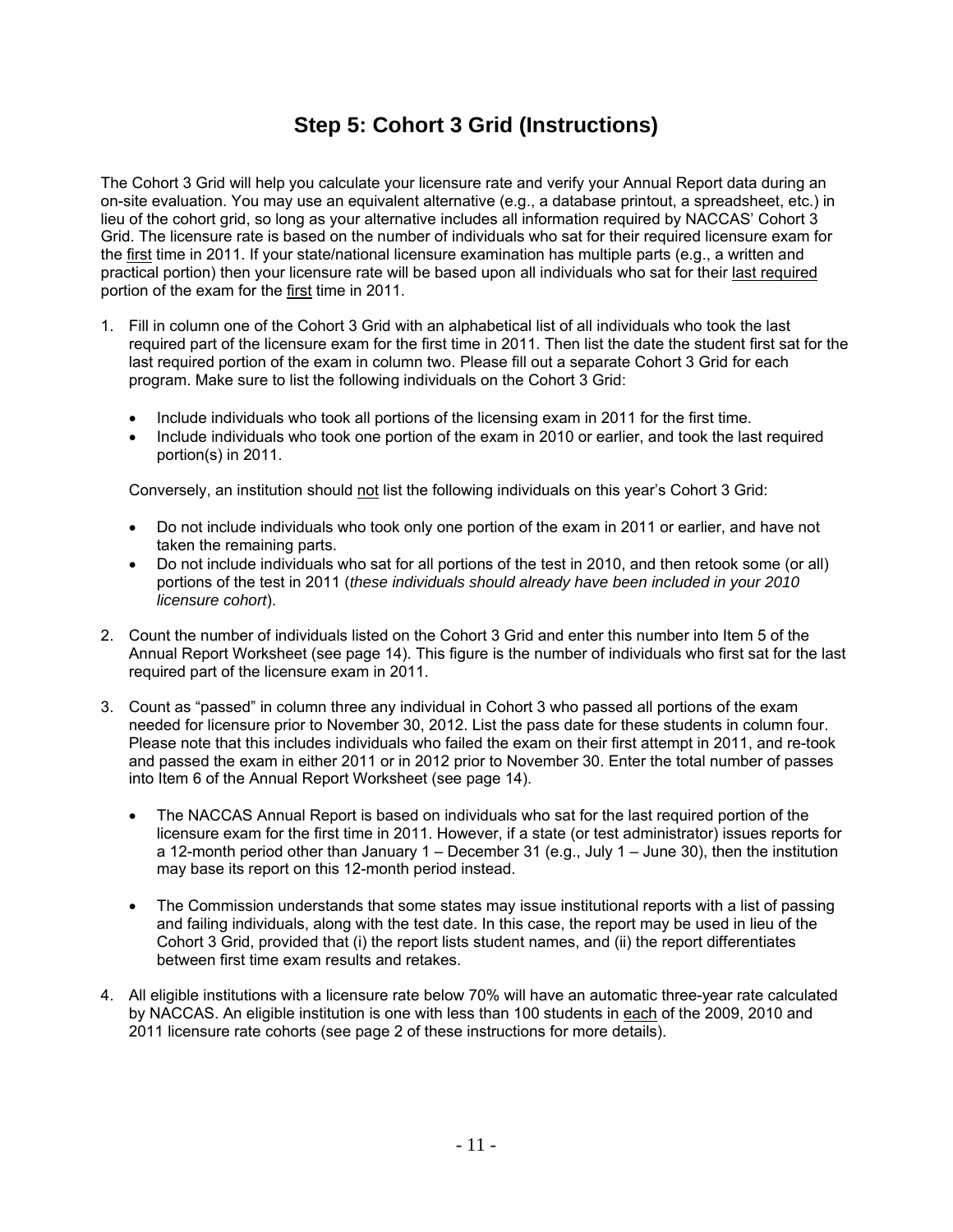# **COHORT 3 GRID (Licensure Rate)**

Institution Ref. # \_\_\_\_\_\_\_\_\_\_\_\_\_\_\_\_\_\_\_\_\_\_\_\_\_ Program/Course \_\_\_\_\_\_\_\_\_\_\_\_\_\_\_\_\_\_\_

| 1. Students Who First Sat for<br>the (Last Required Portion<br>of the) Exam in 2011 | 2. Date First Sat<br>for the (Last<br><b>Required Portion</b><br>of the) Exam | 3. Has Student<br><b>Passed All</b><br><b>Portions of Exam</b><br><b>Prior to</b><br>November 30,<br>2012? (Y/N) | 4. Date Passed<br>(Last Required<br>Portion of) Exam<br>(Place an "N/A"<br>for failing<br>students) |
|-------------------------------------------------------------------------------------|-------------------------------------------------------------------------------|------------------------------------------------------------------------------------------------------------------|-----------------------------------------------------------------------------------------------------|
| Example:<br>Greene, Maggie                                                          | 1/15/2011                                                                     | Y                                                                                                                | 01/15/2011                                                                                          |
| Grimes, Lori                                                                        | 10/24/2011                                                                    | ${\sf N}$                                                                                                        | N/A                                                                                                 |
|                                                                                     |                                                                               |                                                                                                                  |                                                                                                     |
|                                                                                     |                                                                               |                                                                                                                  |                                                                                                     |
|                                                                                     |                                                                               |                                                                                                                  |                                                                                                     |
|                                                                                     |                                                                               |                                                                                                                  |                                                                                                     |
|                                                                                     |                                                                               |                                                                                                                  |                                                                                                     |
|                                                                                     |                                                                               |                                                                                                                  |                                                                                                     |
|                                                                                     |                                                                               |                                                                                                                  |                                                                                                     |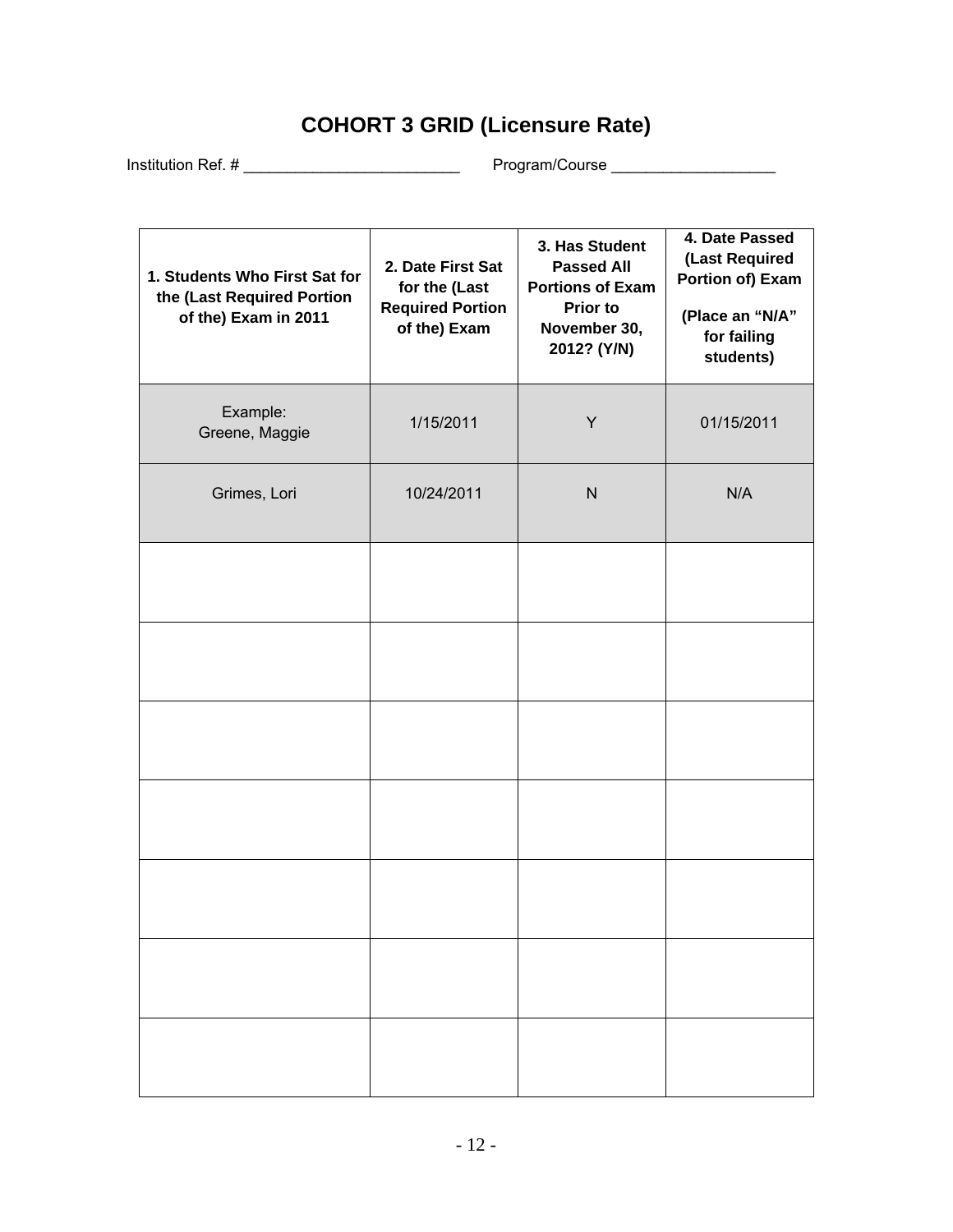# **Step 6: Annual Report Worksheet (page 1 of 2)**

Complete all of the fields highlighted in gray. Please complete and retain one copy of the Annual Report Worksheet for **each** program.

| <b>Program Related Information</b>                                                                                                                                           |  |
|------------------------------------------------------------------------------------------------------------------------------------------------------------------------------|--|
| Clock hours required to complete program at this institution (put N/A if<br>program is measured in credit hours or competencies)                                             |  |
| Credit hours required to complete program at this institution (put N/A if<br>program is measured in clock hours or competencies)                                             |  |
| Clock or credit hours required by state law or regulations for this<br>program (put N/A if program is measured in competencies)                                              |  |
| Was program taught in 2011?<br>Y if program was taught in calendar year 2011, otherwise N                                                                                    |  |
| Was program taught in 2010 (only answer this question if you answered<br>"no" to "was program taught in 2011")?                                                              |  |
| Y if program was taught in calendar year 2010, otherwise N                                                                                                                   |  |
| (note: an institution which answers "yes" to this question will retain the<br>option of inputting licensure data for this program into its electronic<br>2011 Annual Report) |  |
| Does this program lead to state licensing or state or national<br>certifications?                                                                                            |  |
| Y or N; if N you cannot enter any numbers in the licensing field                                                                                                             |  |
| <b>When</b> what languages is this program currently taught?                                                                                                                 |  |
| <b>Was any portion of this program offered via distance education in</b><br>2011? (Y/N)                                                                                      |  |
| <b>Welf yes to the question above, what percentage of this course was</b><br>taught via distance education?                                                                  |  |

**Continues on next page…**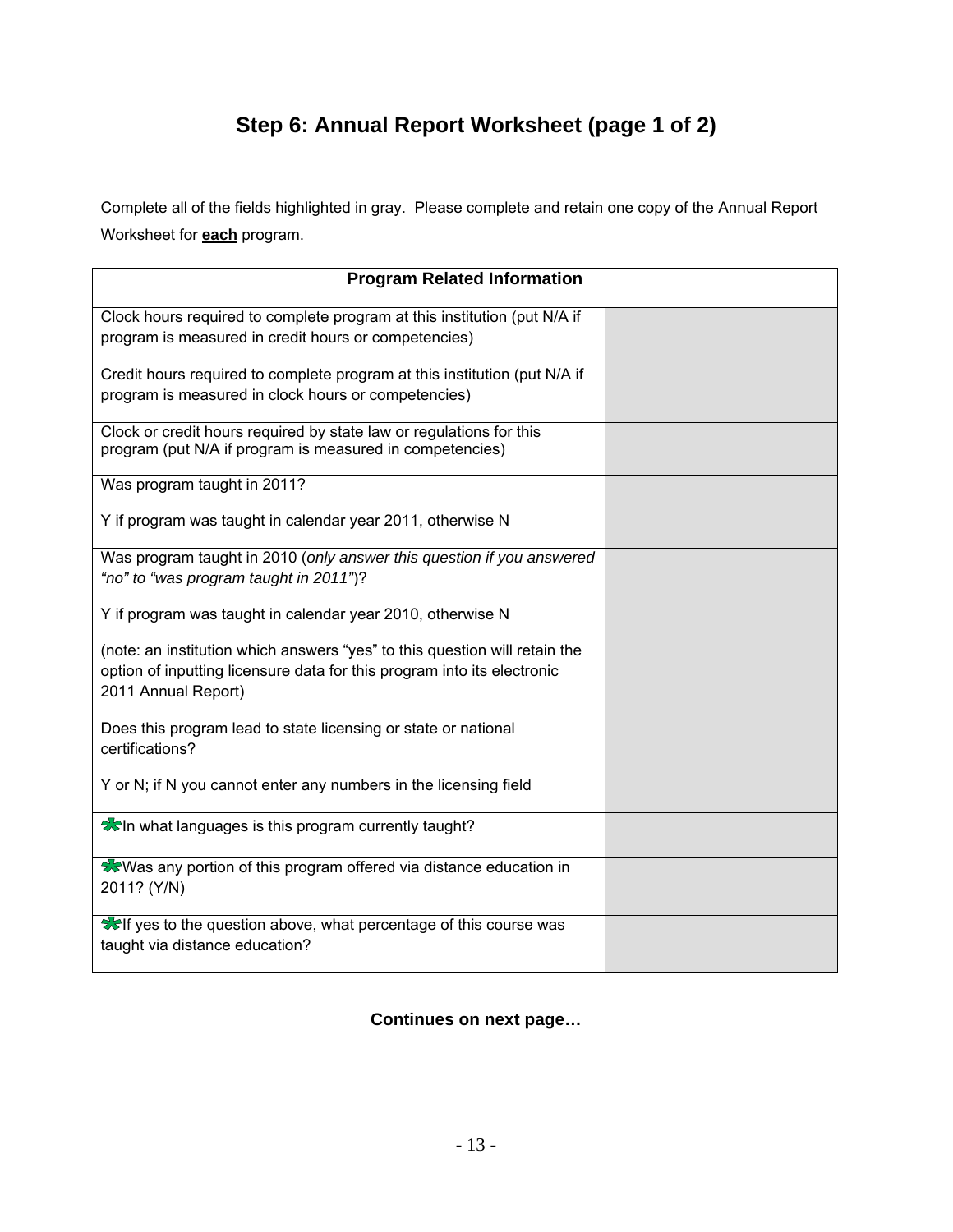## **Step 6: Annual Report Worksheet (page 2 of 2)**

Complete all of the fields highlighted in gray. Please complete and retain one copy of the Annual Report Worksheet for each program. See pages 5-12 for details on how to determine Items  $1 - 6$ .

## **Enrollment Related Information (***NOTE: A main and all its additional locations must combine information when submitting the Annual Report as they are considered one institution.)*  Program: Indicate number of students enrolled as of January 1, 2011 (those who were in school in 2010 and remained enrolled as of the first of January 2011) 2011 Year Starts: Include all students who started training in the 2011 calendar year (If a student started more than once, count as one start) Number of students scheduled to complete in 2011 Item 1 Number of students from Item 1 who actually completed prior to November 30, 2012 Item 2 Number of students who actually completed the program in 2011 regardless of when they were scheduled to complete AND are eligible for employment (see exclusions in instructions) Item 3 Number of eligible students (from Item 3 above) who were employed in a field for which their training prepared them prior to November 30, 2012 Item 4 Number of individuals who took the last required portion of the licensing exam for the first time in 2011 regardless of when they completed Item 5 Number of individuals from Item 5 (above) who passed all portions of the licensing exam prior to November 30, 2012 Item 6 In this program area, indicate the length in calendar weeks of the longest NACCAS approved program (full-time or part-time) taught in 2011 or 2012, as published by your institution Item 7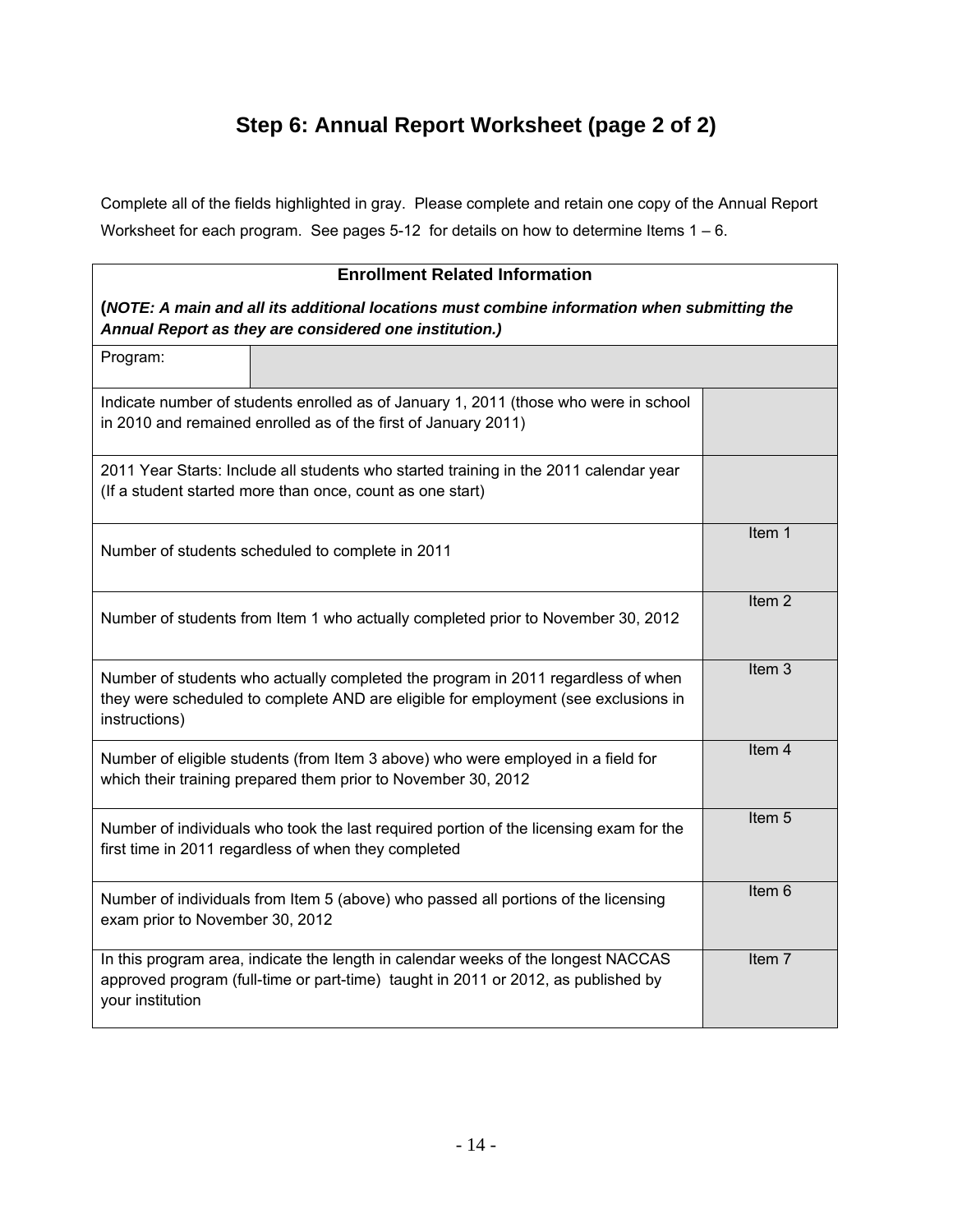## **Step 7: Calculate Outcome Rates (optional)**

Before entering your Annual Report online, you may wish to calculate your outcome rates manually. You can then compare the rates you calculate with the ones calculated by NACCAS. If there is any discrepancy, take a moment to double-check your work. \**Note: Use additional sheets if you have more than three programs.*

Completion Rate **(Copied from Annual Report Worksheets)** 

| <b>Completion Rate</b>                                       | First Program<br>Main Campus and<br>Additional Location(s) | Second Program<br>Main Campus and<br>Additional Location(s) | Third Program*<br>Main Campus and<br><b>Additional Location(s)</b> | Total |
|--------------------------------------------------------------|------------------------------------------------------------|-------------------------------------------------------------|--------------------------------------------------------------------|-------|
| [Item 1] Number of students<br>scheduled to complete in 2011 |                                                            |                                                             |                                                                    |       |
| [Item 2] Number of students from<br>Item 1 who completed     |                                                            |                                                             |                                                                    |       |



Placement Rate **(Copied from Annual Report Worksheets)** 

| <b>Placement Rate</b>                                                                                         | First Program<br>Main Campus and<br>Additional Location(s) | Second Program<br>Main Campus and<br><b>Additional Location(s)</b> | Third Program*<br>Main Campus and<br>Additional Location(s) | Total |
|---------------------------------------------------------------------------------------------------------------|------------------------------------------------------------|--------------------------------------------------------------------|-------------------------------------------------------------|-------|
| [Item 3] Number of 2011 completers<br>who are eligible for employment                                         |                                                            |                                                                    |                                                             |       |
| [Item 4] Number of completers from<br>Item 3 who were employed in a field<br>for which training prepared them |                                                            |                                                                    |                                                             |       |

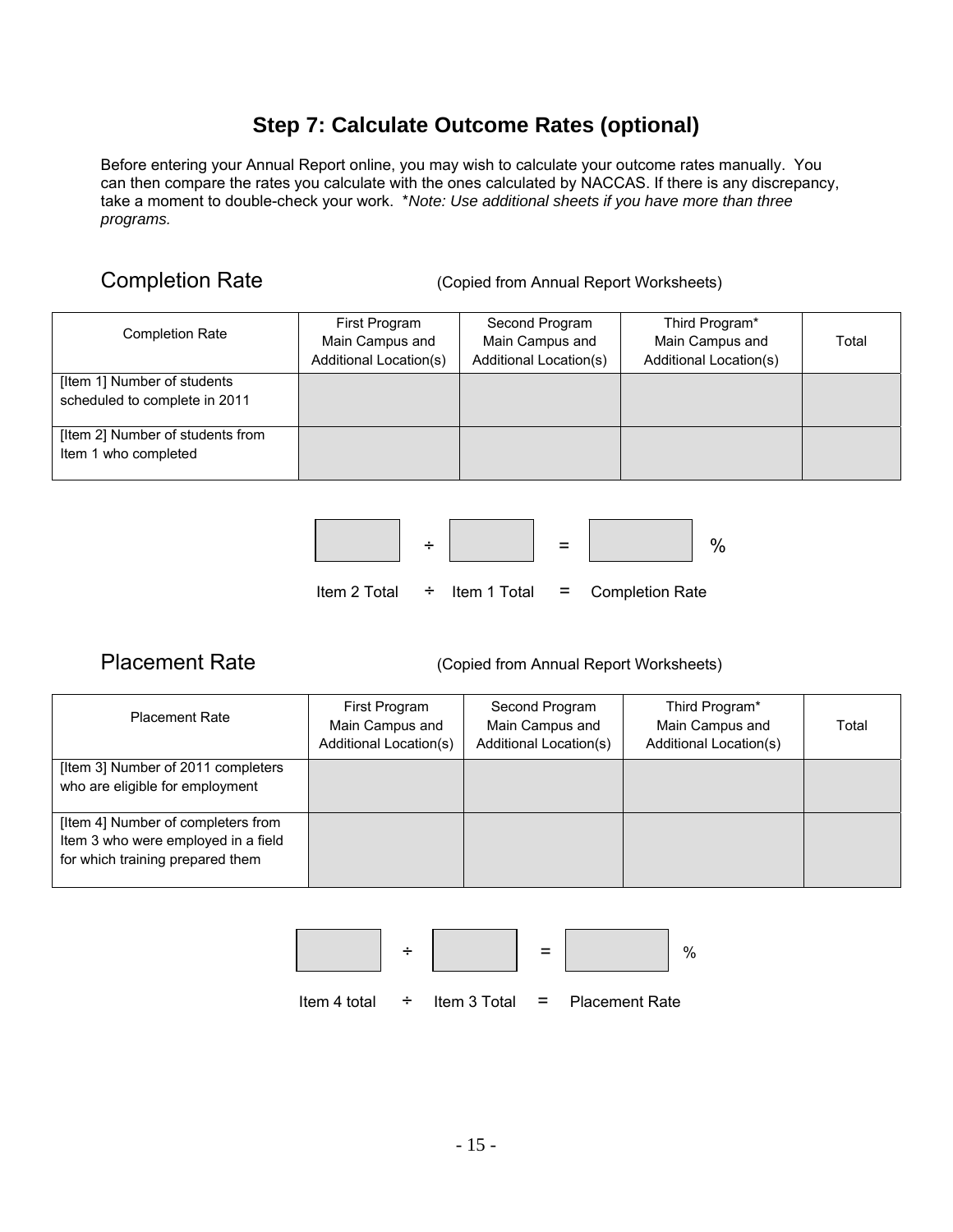## Licensure Rate (Copied from Annual Report Worksheets)

| Licensure Rate                                                                                              | First Program<br>Main Campus and<br><b>Additional Location(s)</b> | Second Program<br>Main Campus and<br>Additional Location(s) | Third Program*<br>Main Campus and<br>Additional Location(s) | Total |
|-------------------------------------------------------------------------------------------------------------|-------------------------------------------------------------------|-------------------------------------------------------------|-------------------------------------------------------------|-------|
| [Item 5] Number of individuals who<br>took the last required part of the exam<br>for the first time in 2011 |                                                                   |                                                             |                                                             |       |
| [Item 6] Number of individuals from<br>Item 5 who passed the exam                                           |                                                                   |                                                             |                                                             |       |

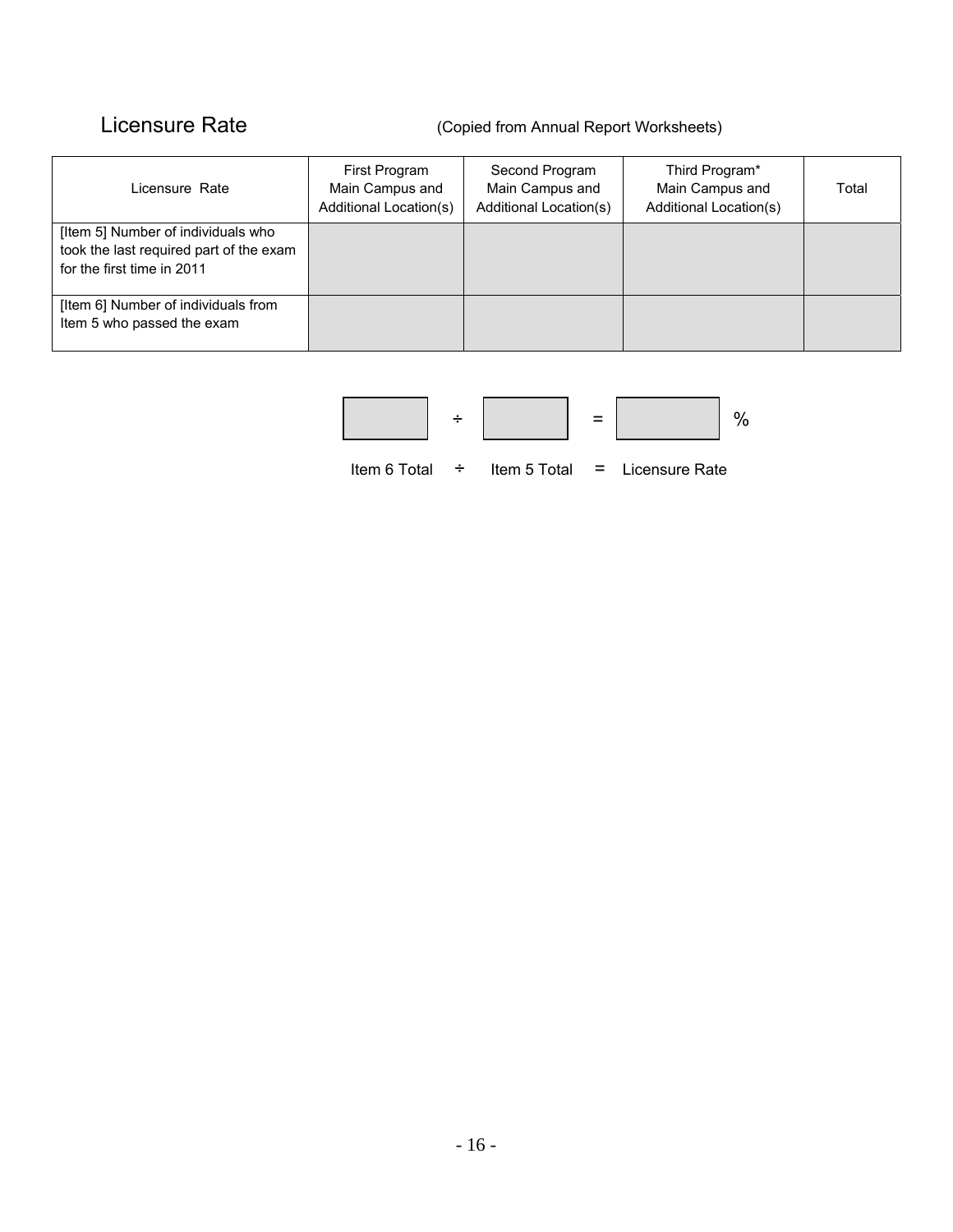## **Step 8: Submit Data Online**

1. Go to www.naccas.org and scroll over the "Accreditation" Menu at the top of the page (it should be the fifth menu from the right, after "home", "about us", "news" and "events and webinars"). A drop down menu should appear. Then click on the fourth link on the drop down menu, which is "member menu / login" (see screen-cap below).



- 2. You should arrive at a screen which says "Welcome NACCAS Members". Right below this text, there is link titled "NACCAS CRM System Login". Click on this link to log onto the NACCAS database. The username and password screen will appear. *(Note: Please be aware that the individual signing in may have access to confidential information beyond the Annual Report. Therefore, the owner may wish to review and set restrictions on the information employees are able to view. For questions regarding viewing restrictions, please contact Jason Tiezzi at (703) 600 – 7600, extension 155.)*
- 3. If you forgot your password, click on "Forgot your password?" Enter your username and the information will be emailed to the address on record if possible. If you do not know either your username or password, please email Allen Harmon at aharmon@naccas.org.
- 4. Enter your username and password. Click "Login."
- 5. Click the blue tab labeled "Annual Reports" (it should be the second blue tab from the top).
- 6. You will see a listing of main campuses. Select the main campus for which you would like to complete an Annual Report. A main campus and all additional locations must combine information when submitting the Annual Report as they are considered one institution.
- 7. Before you continue, **please verify that the email address listed below the "Go" button is accurate**. If it is not, please make any edits necessary. NACCAS will send a summary of your Annual Report to this email address once the Report has been submitted.
- 8. Select "2011" and then click on the "Go" button to enter the current Annual Report. *(Note: You may*  select other years if you would like to view past Annual Report data submitted.) You should arrive at a screen which shows eight different program categories, beginning with "All Cosmetology Programs". This is your "Programs Information Tab", and will be the first tab of the Annual Report you complete.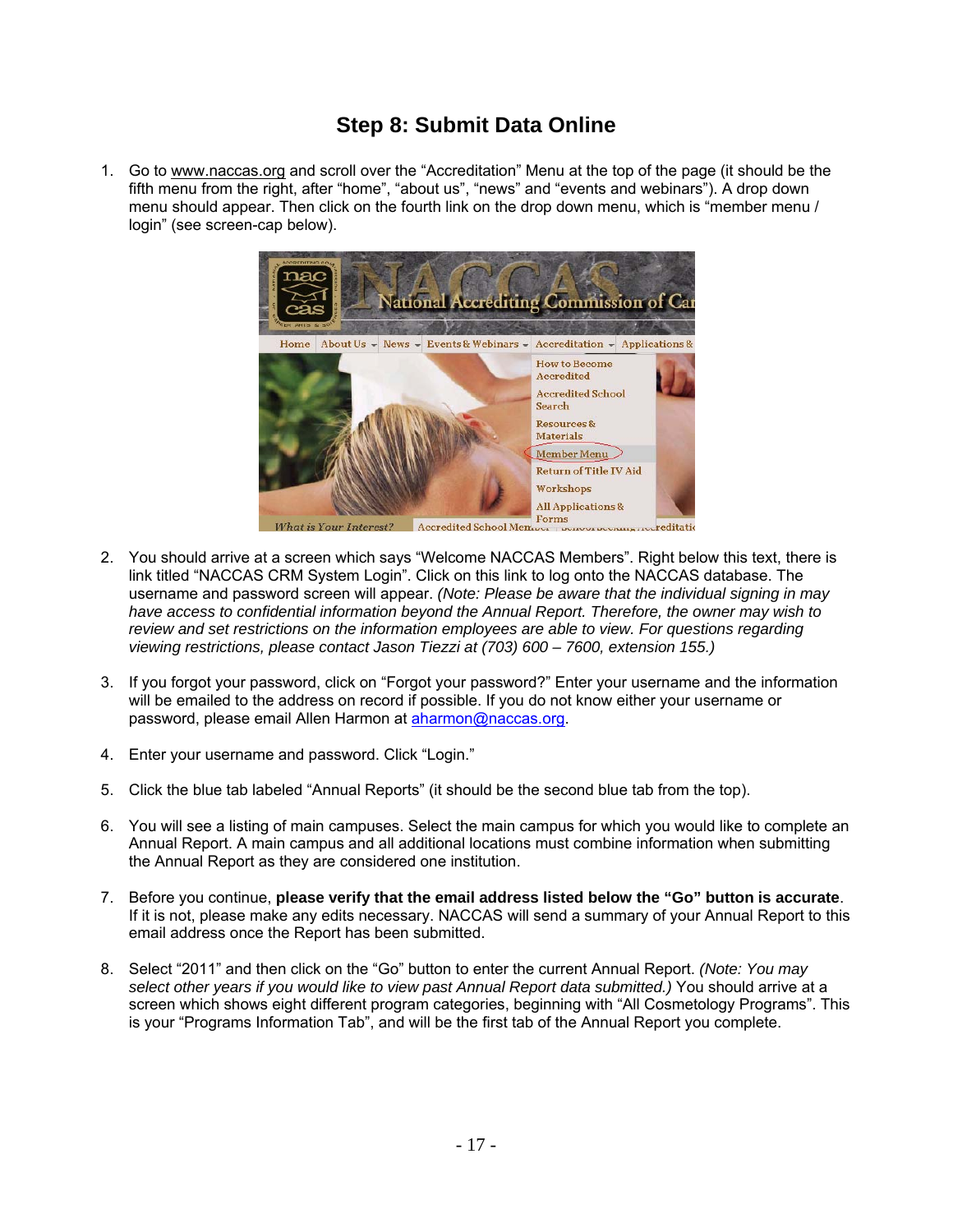## **Programs Information Tab**

- 9. To start, you will see a list of eight program categories. These eight categories are "cosmetology", "manicuring / nail tech", "esthetician and skin care", "teaching" , "massage and massage therapy", "crossover", "barbering", and "other / miscellaneous" . This list is not specific to your institution. If you have multiple programs in the same category (e.g., two esthetics programs), you may combine the data from both programs into the same category. If you offer combination program(s), you may place such program(s) into either relevant program category. For example, if you offer a cosmetology/manicuring combination program, you may place it in either the "cosmetology" or "manicuring / nail tech" program category. If a program does not fit into any standard category, then you may place the data into the "other / miscellaneous" program category.
- 10. You will need to enter data for each program category individually. To begin, click the check box next to the program category (e.g., all cosmetology programs) you wish to enter data for. The program category in question should become highlighted in yellow. Then click on the blue "Edit Program Information" button at the bottom of the screen to add/edit data for the selected program category. A pop-up box with all applicable questions should appear. **You must do this for every program category listed, regardless of whether that program type was offered in 2011.**
- 11. Fill out all of the fields in the "Program Related Information" section of the pop-up box. Make sure to indicate whether or not the program type was taught in 2011. If it was not taught in 2011, you will be asked if the program type was taught in 2010. If the program type was not taught in either 2011 or 2010, then you will not be required to answer any further questions with respect to this program category.
- 12. Next, fill out all of the fields in the "Enrollment Related Information" section of the pop-up box. You will copy this data from the Annual Report Worksheets or other verification documents you completed.
- 13. Once you are finished adding the data for this program category, click on the "Save" button located at the bottom of the screen. Once the data is saved, you will automatically be returned to the program list screen to continue with the next program category.
- 14. Repeat steps 10 13 for each of the eight program categories listed in the "Programs Information" tab. Once all eight program categories have been completed, you may move on to the "Loan Program Information" tab. **Please note that all eight program categories must be completed, regardless of whether each program type was offered in 2011.**

### **Loan Program Information**

- 15. To start, click on the orange "Loan Program Information" tab (it is to the right of the silver "Program Information" tab). Next, click the blue "Edit Loan Program Information" button on the bottom of the screen. A pop-up box with all applicable questions should appear. This section will only need to be completed once; it does not need to be repeated for each program. **Please note that all correspondence concerning any outstanding liabilities, unresolved findings or adverse determinations should be submitted to NACCAS with your Annual Report Certification.**
- 16. Answer all applicable questions which appear. Explanations for all questions included in this section are shown below:
	- **Currently participating in gov't loan programs?:** Answer this question "yes" if your institution is currently (as of the date of Report submission) participating in Title IV loan programs with the US Department of Education.
	- **Accredited by others?:** Answer this question "yes" if your institution is accredited by another accrediting agency aside from NACCAS.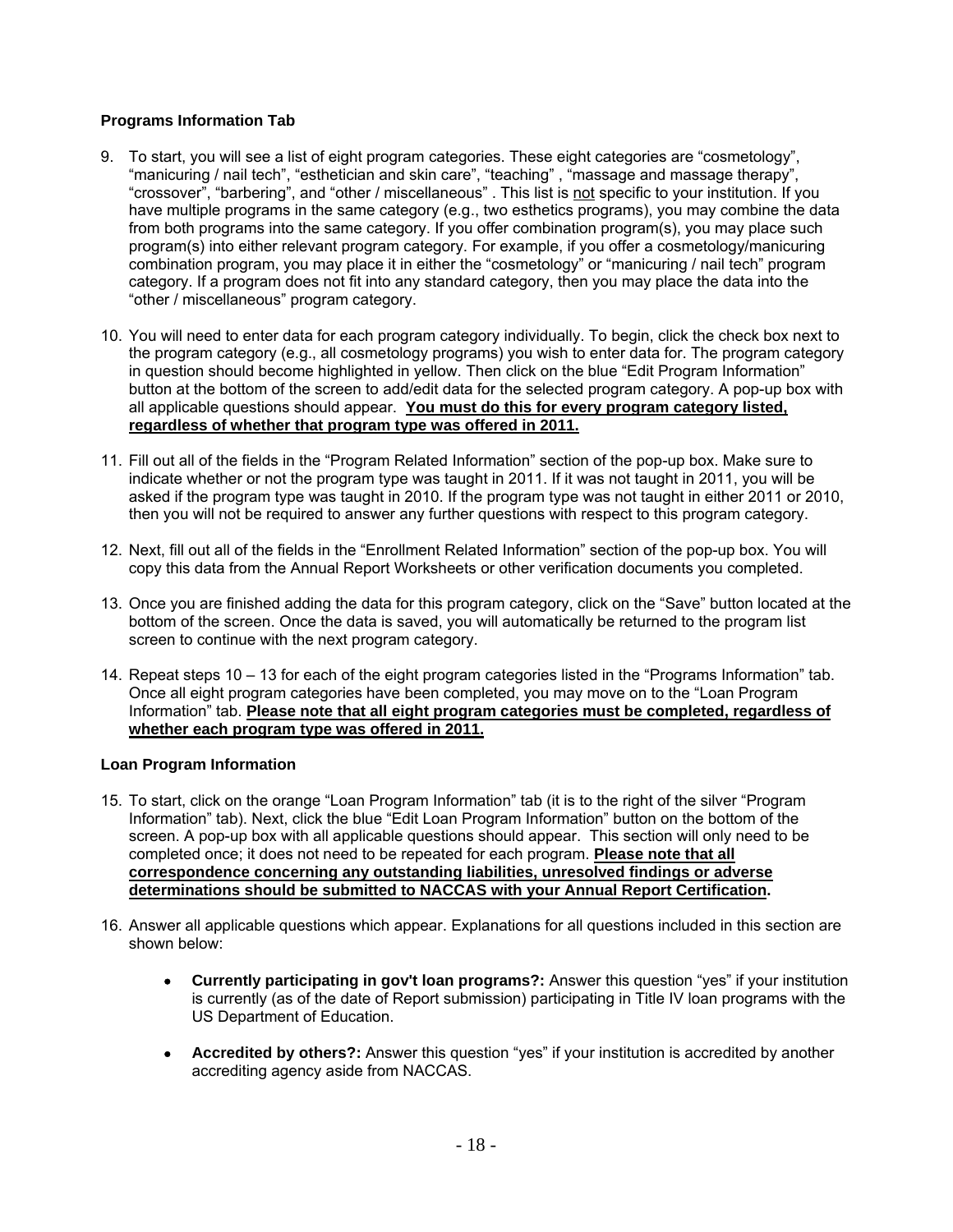- **DOE taken adverse action against institution?:** Answer this question "yes" if the Department of Education has taken adverse action against your institution during 2011 or 2012. This would include a withdrawal from Title IV funding.
- **Month fiscal year ends:** Input the month of your institution's fiscal year end. For example, if your institution's fiscal year ends on December 31<sup>st</sup>, then you would select "12", since December is the  $12<sup>th</sup>$  month of the year.
- **Any state violation(s)?:** Answer this question "yes" if your institution been cited for any violations by your applicable state regulatory agencies.
- **Did DOE conduct a program review in 2011?:** Answer this question "yes" if your institution underwent a US Department of Education program review in 2011. A "program review" is an assessment of institutional compliance with Title IV programs conducted by the US Department of Education. Such reviews are (with rare exceptions) conducted on-site at the institution.
	- o **Final program review determination issued?:** Answer this question "yes" if your institution has been sent an official "final program review determination" by the US Department of Education. (*Note: you will only be prompted to answer this question if you underwent a program review in 2011*.)
	- o **Any outstanding liabilities or unresolved findings?:** Answer this question "yes" if there any findings identified in the program review which are still considered open by the US Department of Education. This includes instances whereby an institution owes liabilities to the Department of Education, or where it has failed to respond adequately to the initial finding(s) identified in the program review. An institution that has resolved all findings (either by submitting an approved corrective action plan and/or by paying outstanding liabilities) would answer "no" to this question. (*Note: you will only be prompted to answer this question if you underwent a program review in 2011*.)
- **Did DOE issue a final audit determination in 2011?**: Answer this question "yes" if your institution was issued a "final audit determination" by the US Department of Education in 2011. If you have not received a "final audit determination" letter from the USDE, then you should answer this question "no". (*Note: a "final audit determination" does not refer to annual financial statements submitted to the Department of Education by an institution; rather, this is an audit determination issued by the Department of Education itself.)*
	- o **Any outstanding liabilities or unresolved findings in this determination?:** Answer this question "yes" if there are any findings identified in this final audit determination which are still considered open by the US Department of Education. This would include any unpaid liabilities owed to the Department or other involved parties. (*Note: you will only be prompted to answer this question if you were issued a final audit determination in 2011*.)
- **Did you have an OIG audit in 2011?:** Answer this question "yes" if your institution underwent an audit conducted by the Office of Inspector General during 2011.
	- o **Has OIG audit been closed?:** Answer this question "yes" if the Office of Inspector General has formally closed this audit. (*Note: this question only applies to institutions which underwent an OIG audit in 2011.*)
	- o **Any adverse determination by OIG audit?:** Answer this question "yes" if the Office of Inspector General issued any adverse determinations against your institution. (*Note: this question only applies to institutions which underwent an OIG audit in 2011.*)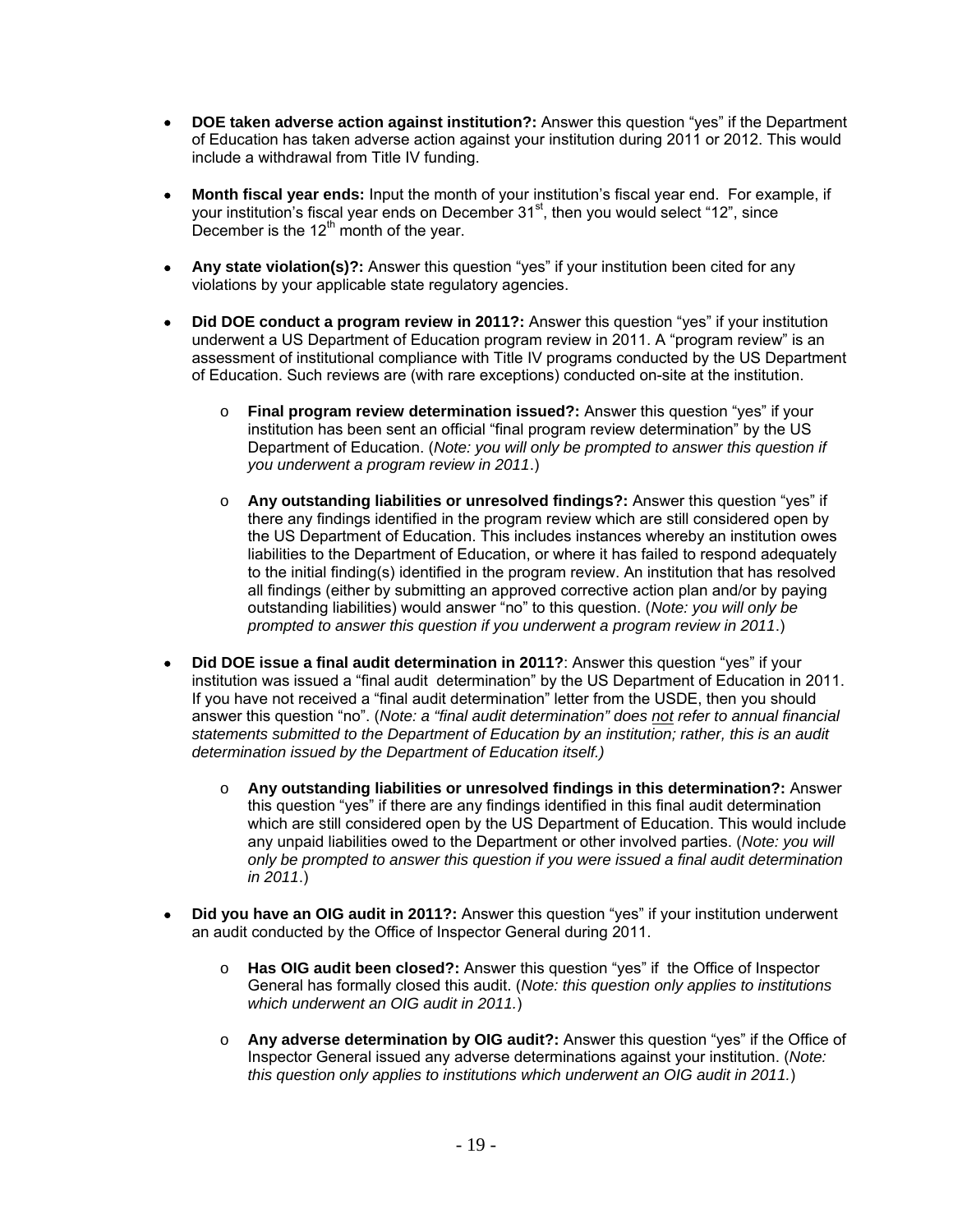17. Once you are finished editing the loan information, click on the "Save" button located at the bottom of the screen to save your work. Once saved, you are ready to move onto the next tab, which is "Compliance Information."

## **Compliance Information**

- 18. To start, click on the pink "Compliance Information" tab (it is to the right of the orange "Loan Program Information" tab). Next, click the blue "Edit Compliance Information" button on the bottom of the screen. A pop-up box with all applicable questions should appear. This section will only need to be completed once; it does not need to be repeated for each program.
- 19. Answer all applicable questions which appear. Please note that all questions apply to your institution's current compliance with NACCAS' *Standards.* Make sure to read the questions carefully!
- 20. If you wish to explain any of your answers, please do so in the text box shown on the screen. It is highly recommended that you explain "no" answers to any of the questions listed in this section.
- 21. Click on the "Save" button located at the bottom of the screen to save your work. Please note that NACCAS reserves the right to request verification for all questions in this section in order to ensure compliance with its *Standards and Criteria*. Therefore, it is important that you maintain documentation which verifies the accuracy of your answers. Once saved, you are ready to move onto the next tab, which is the "Growth Information."

### **Growth Information**

- 22. Click on the light blue "Growth Information" tab (it is to the right of the pink "Compliance Information" tab). *Note: this tab cannot be completed until after the "Programs Information" tab.*
- 23. NACCAS' automated system will calculate your institution's percentage enrollment growth from 2010 to 2011. This growth is based on the overall number of "starts" reported in the Annual Report for both 2010 and 2011.
- 24. If your institution reported growth of 50% or less, then you will not be required to answer any questions in this section. Instead, you may proceed onto the Annual Report Summary.
- 25. If your institution reported growth in excess of 50%, then you will be required to complete several questions relating to your growth. To answer these questions, click on the blue "edit growth information" button at the bottom of the screen. A pop-up box with all applicable questions should appear.
- 26. Answer all questions which appear on the screen. Make sure to indicate whether or not this main campus added any new additional locations in 2011. If this main campus did add additional location(s), then you will need to enter the number of students who began training in 2011 at these new additional location(s).
- 27. Once you have answered all questions, click the "Save" button located at the bottom of the screen to save your work. Once saved, you are ready to move onto the next tab, which is the "Annual Report Summary."

### **Annual Report Summary**

28. After all information has been entered, click on this tab (highlighted in green) to review the combined data for all programs, along with your overall outcome rates for completion, placement and licensure.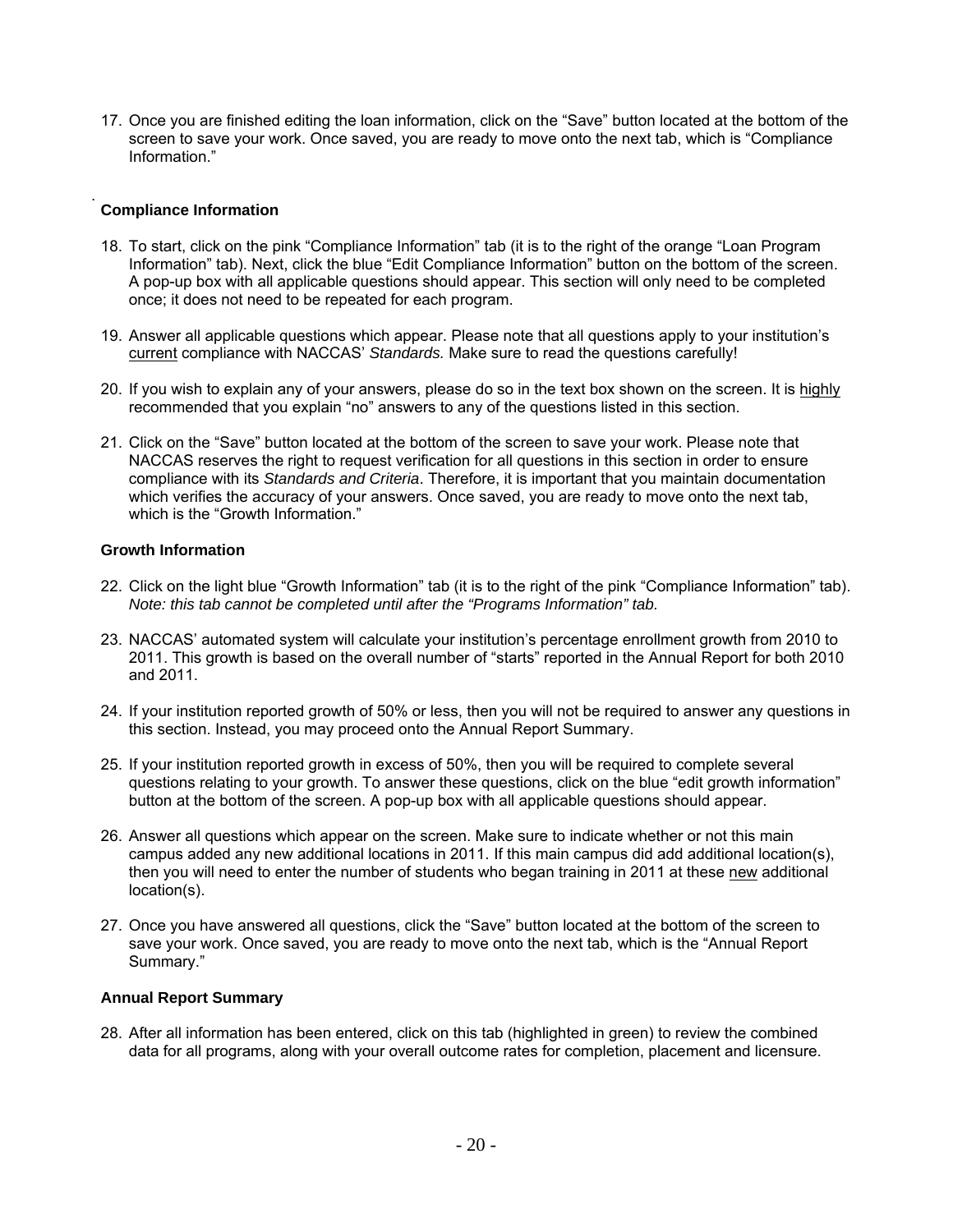## **Email Annual Report Summary**

29. NACCAS will automatically send a summary of the Annual Report (once it has been successfully submitted) to the email address you verified in step #7, along with the owner contact email address on record. However, you may also choose to send a summary to an additional email address (or addresses). Click on the blue "Email Annual Report Summary" tab, and type in the email address where you would like a copy of the Annual Report summary sent. Click on the "Click Here to Email a Copy of Annual Report to" button to send the summary. **Please note that this summary is not a confirmation that the Annual Report has been received by NACCAS.** In order to submit the Annual Report, please see steps # 30-32 below.

## **Submit to NACCAS**

- 30. Click on the yellow **"Submit to NACCAS"** tab. Make corrections, if necessary, before submitting the data. **Once you click "submit", you can no longer edit the data!**
- 31. Once you are satisfied that the data is accurate, click the "submit" button. The "submit" button will only appear if all sections of the Annual Report have been completed. **If you do not see the submit button, please verify that you have completed all applicable sections of the Report.**
- 32. If the data is submitted successfully, you will see a confirmation message at the top of the page and the "submit" button will disappear. **You will also receive a confirmation of your submission via email.**

### **Modifying the Data after Submission**

- 33. If you discover errors in your data prior to midnight (EST) on November 30, 2012 (but after your Annual Report has been submitted), you will need to contact NACCAS (specifically, Jason Tiezzi at 703 – 600 – 7600, extension 155) in order to unlock your Report. Once your Report has been unlocked, you will be allowed to freely enter and edit data. However, please note that if your Annual Report has been unlocked, then you must re-submit the Report to NACCAS (see steps 30 to 32 above) prior to midnight (EST) on November 30, 2012, in order to avoid being assessed a late fee.
- 34. If you discover data entry errors after the November 30, 2012 deadline has passed, you will need to complete the following steps to correct your Report:
	- 1. Gather all the supporting documentation to verify the changes.
	- 2. Go to the "Member Menu / Login" section of the NACCAS website and download the "Annual Report Change Request Form" (it is in Microsoft Word format). If you are prompted to enter a password, simply click the "cancel" button.
	- 3. Complete the form according to the instructions.
	- 4. Send the completed form and supporting documentation to the address below:

NACCAS AR Revisions 4401 Ford Avenue, Suite 1300 Alexandria, VA 22302-1432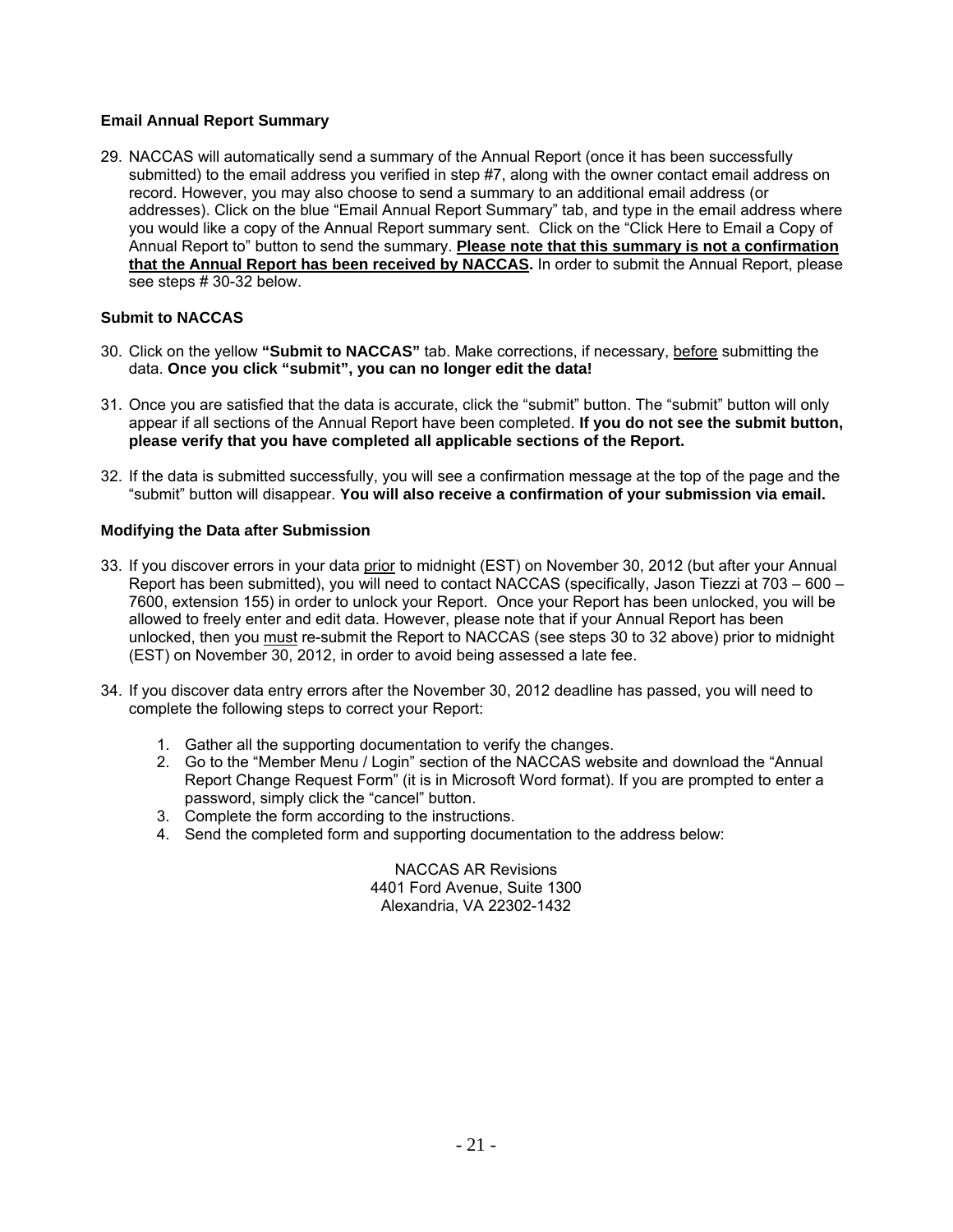## **Step 9: Annual Report Certification**

## 2011 (DATA) ANNUAL REPORT CERTIFICATION

A hard copy of this 2011 (data) Annual Report Certification must be submitted to the NACCAS office via traceable means with a postmark no later than December 1, 2012. *Please note the use of regular (i.e., untraceable) mail is done at the institution's own risk*.

I HEREBY CERTIFY that all information contained within the 2011 (data) Annual Report for the institution(s) indicated below is true and accurate to the best of my knowledge, as required by Standard I and Section 1.6(f) of NACCAS' *Rules of Practice and Procedure*. I understand that knowingly providing false or misleading information to NACCAS may result in the Commission taking adverse action against the institution(s).

NACCAS Reference Number assigned to the main campus covered by this Annual Report:

Institution name: \_\_\_\_\_\_\_\_\_\_\_\_\_\_\_\_\_\_\_\_\_\_\_\_\_\_\_\_\_\_\_\_\_\_\_\_\_\_\_\_\_

Owner ID Number assigned by NACCAS:

OPEID Number assigned by the U.S. Department of Education (if applicable):

\_\_\_\_\_\_\_\_\_\_\_\_\_\_\_\_\_\_\_\_\_\_\_\_\_\_\_\_\_\_ \_\_\_\_\_\_\_\_\_\_\_\_\_\_\_ Signature of Institution Owner Date

Sign and date this page. Attach all information below, as applicable:

ATTACH:

- a) All correspondence concerning any outstanding liabilities, unresolved findings or adverse determinations from the US Department of Education and/or the Office of Inspector General **(if applicable).**
- b)  $\sqrt{2}$  A copy of your institution's most recent / current Eligibility and Certification Approval Report (ECAR) from the US Department of Education, **if applicable**. (Note: if you are not currently participating in Title IV programs with the Department of Education, then you will not have an ECAR.)
- c)  $\frac{1}{\sqrt{2}}$  A list stating all alternate names used by your institution, along with a clear photograph of your institution's primary exterior sign.
- d) If your Annual Report combines data from a main campus and additional locations, please provide NACCAS with a spreadsheet or chart which shows the overall data from each campus' completion, placement and licensure rates. This data does not need to include student names, nor does it need to be separated by program (i.e., it can be provided in aggregate for each campus). Please see the example in Appendix A (on the following page) for details regarding what such a chart might look like. This chart/spreadsheet will only be used for purposes of onsite Annual Report verification at both main campuses and additional locations.

Mail this certification and the required attachments (if applicable) to NACCAS via traceable means with a postmark on or before December 1, 2012 to:

> NACCAS Attn: Mr. Jason Tiezzi 4401 Ford Avenue, Suite 1300 Alexandria, VA 22302